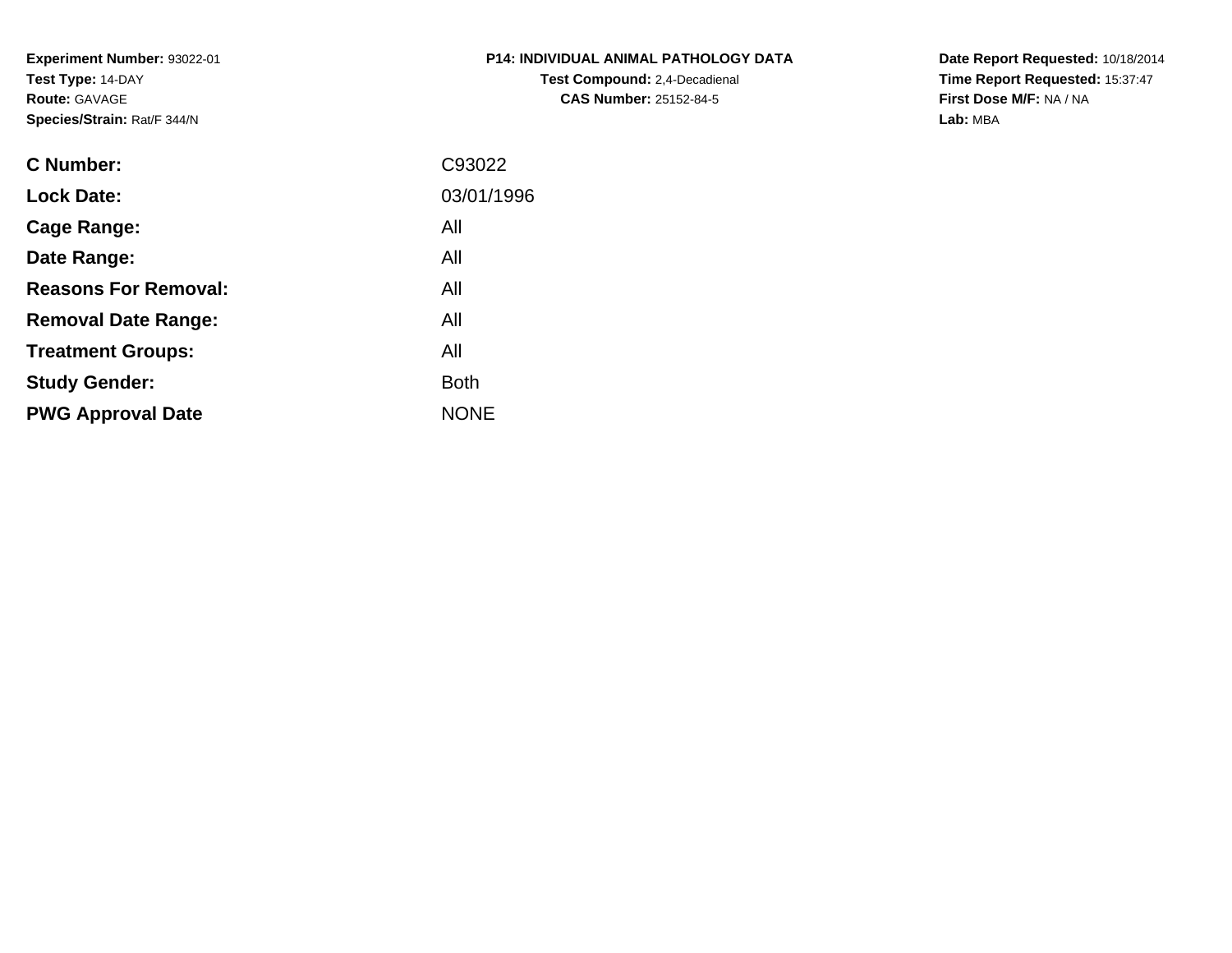| Experiment Number: 93022-01 |                          | <b>P14: INDIVIDUAL ANIMAL PATHOLOGY DATA</b> | Date Report Requested: 10/18/2014 |
|-----------------------------|--------------------------|----------------------------------------------|-----------------------------------|
| Test Type: 14-DAY           |                          | Test Compound: 2,4-Decadienal                | Time Report Requested: 15:37:47   |
| <b>Route: GAVAGE</b>        |                          | <b>CAS Number: 25152-84-5</b>                | First Dose M/F: NA / NA           |
| Species/Strain: Rat/F 344/N |                          |                                              | Lab: MBA                          |
| <b>ANIMAL ID: 1</b>         | <b>TRT#: 1</b>           | <b>SEX: Male</b>                             | DAY ON TEST: 17                   |
|                             | <b>DOSE: 0.0 MG/KG</b>   | <b>DISP: Terminal Sacrifice</b>              | <b>HISTO: MB269M-1</b>            |
|                             |                          | ORGAN AND ACCOUNTABLE SITE STATUS            |                                   |
| <b>NORMAL</b>               |                          |                                              |                                   |
| * Kidney                    | * Liver                  | * Stomach, Forestomach                       |                                   |
| PRIMARY CAUSE OF DEATH      | $\overline{\phantom{a}}$ |                                              |                                   |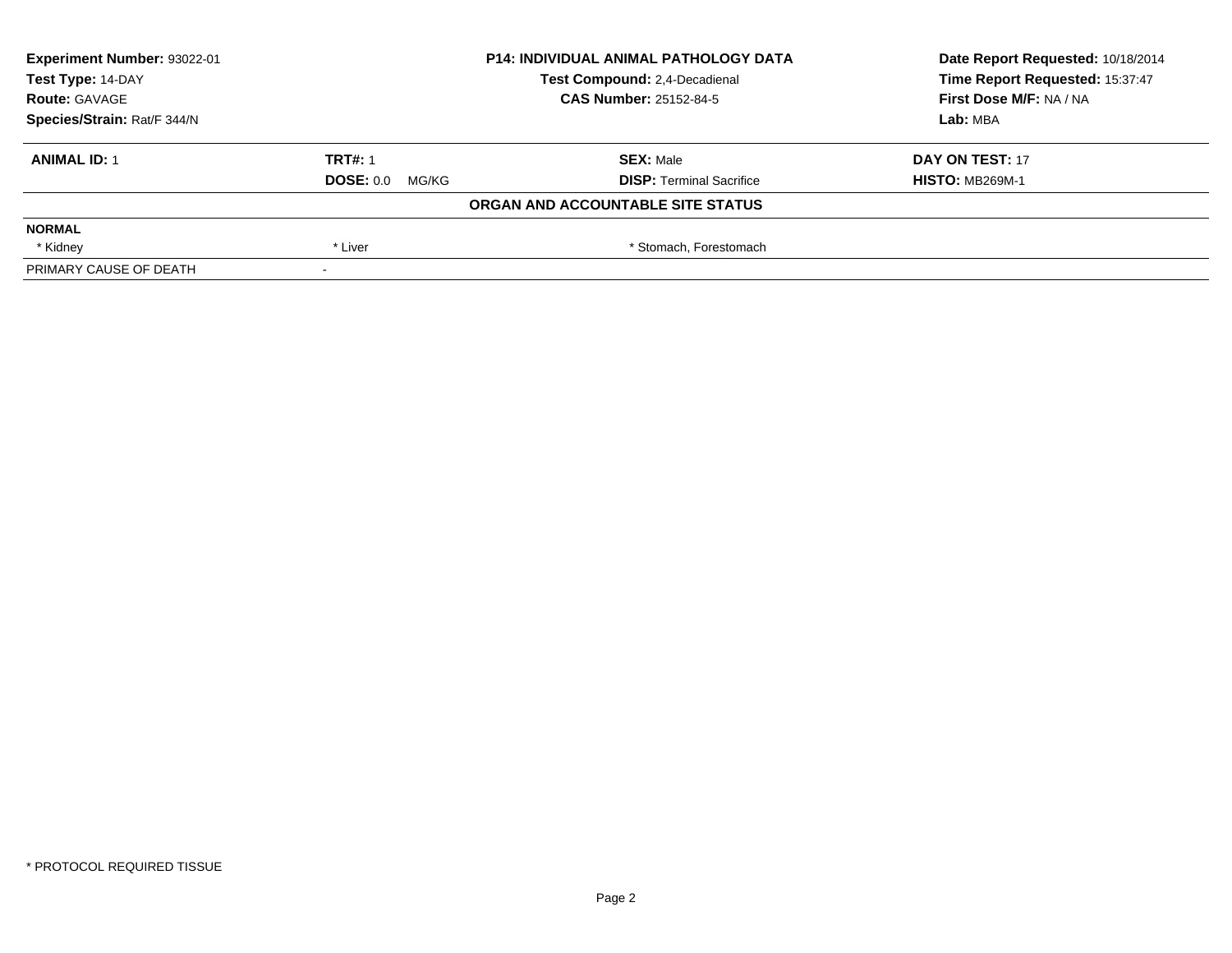| Experiment Number: 93022-01 |                          | <b>P14: INDIVIDUAL ANIMAL PATHOLOGY DATA</b> | Date Report Requested: 10/18/2014 |
|-----------------------------|--------------------------|----------------------------------------------|-----------------------------------|
| Test Type: 14-DAY           |                          | Test Compound: 2,4-Decadienal                | Time Report Requested: 15:37:47   |
| <b>Route: GAVAGE</b>        |                          | <b>CAS Number: 25152-84-5</b>                | First Dose M/F: NA / NA           |
| Species/Strain: Rat/F 344/N |                          |                                              | Lab: MBA                          |
| <b>ANIMAL ID: 2</b>         | <b>TRT#: 1</b>           | <b>SEX: Male</b>                             | DAY ON TEST: 17                   |
|                             | <b>DOSE: 0.0 MG/KG</b>   | <b>DISP: Terminal Sacrifice</b>              | <b>HISTO: MB269M-2</b>            |
|                             |                          | ORGAN AND ACCOUNTABLE SITE STATUS            |                                   |
| <b>NORMAL</b>               |                          |                                              |                                   |
| * Kidney                    | * Liver                  | * Stomach, Forestomach                       |                                   |
| PRIMARY CAUSE OF DEATH      | $\overline{\phantom{a}}$ |                                              |                                   |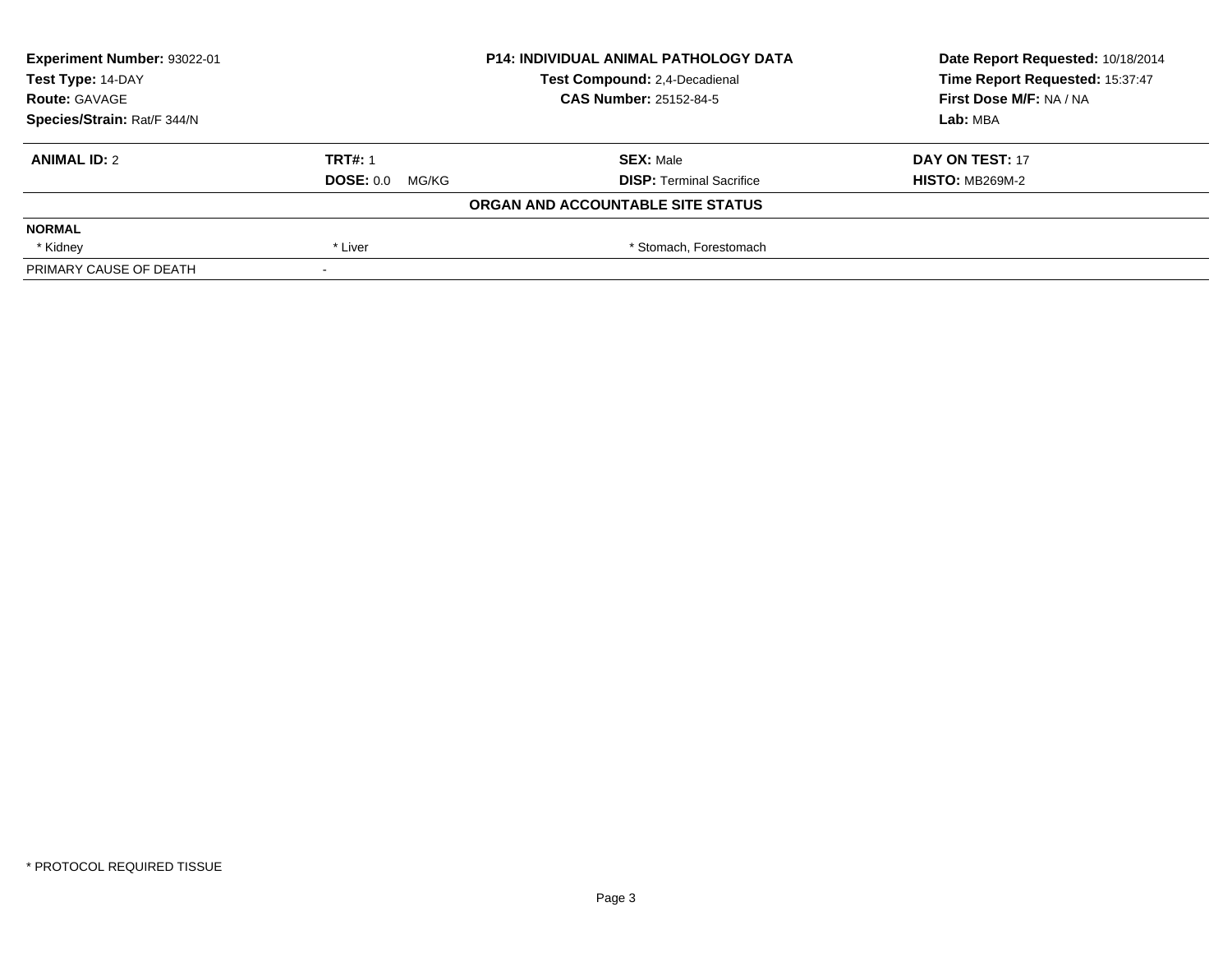| Experiment Number: 93022-01 |                          | <b>P14: INDIVIDUAL ANIMAL PATHOLOGY DATA</b> | Date Report Requested: 10/18/2014 |
|-----------------------------|--------------------------|----------------------------------------------|-----------------------------------|
| Test Type: 14-DAY           |                          | Test Compound: 2,4-Decadienal                | Time Report Requested: 15:37:47   |
| <b>Route: GAVAGE</b>        |                          | <b>CAS Number: 25152-84-5</b>                | First Dose M/F: NA / NA           |
| Species/Strain: Rat/F 344/N |                          |                                              | Lab: MBA                          |
| <b>ANIMAL ID: 3</b>         | <b>TRT#: 1</b>           | <b>SEX: Male</b>                             | DAY ON TEST: 17                   |
|                             | <b>DOSE: 0.0 MG/KG</b>   | <b>DISP: Terminal Sacrifice</b>              | <b>HISTO: MB269M-3</b>            |
|                             |                          | ORGAN AND ACCOUNTABLE SITE STATUS            |                                   |
| <b>NORMAL</b>               |                          |                                              |                                   |
| * Kidney                    | * Liver                  | * Stomach, Forestomach                       |                                   |
| PRIMARY CAUSE OF DEATH      | $\overline{\phantom{a}}$ |                                              |                                   |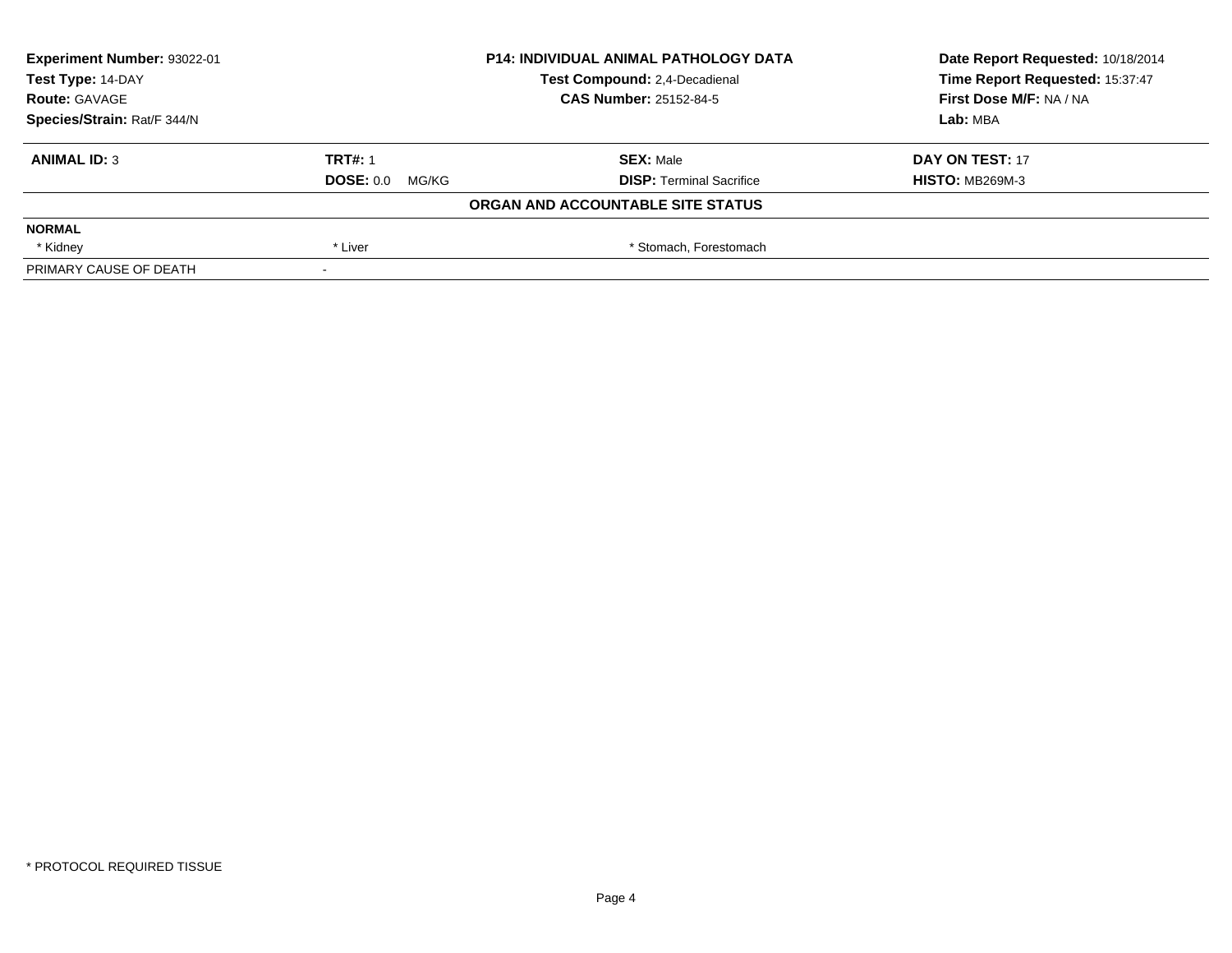| Experiment Number: 93022-01 |                          | <b>P14: INDIVIDUAL ANIMAL PATHOLOGY DATA</b> | Date Report Requested: 10/18/2014 |
|-----------------------------|--------------------------|----------------------------------------------|-----------------------------------|
| Test Type: 14-DAY           |                          | Test Compound: 2,4-Decadienal                | Time Report Requested: 15:37:47   |
| <b>Route: GAVAGE</b>        |                          | <b>CAS Number: 25152-84-5</b>                | First Dose M/F: NA / NA           |
| Species/Strain: Rat/F 344/N |                          |                                              | Lab: MBA                          |
| <b>ANIMAL ID: 4</b>         | <b>TRT#: 1</b>           | <b>SEX: Male</b>                             | DAY ON TEST: 17                   |
|                             | <b>DOSE: 0.0 MG/KG</b>   | <b>DISP: Terminal Sacrifice</b>              | <b>HISTO: MB269M-4</b>            |
|                             |                          | ORGAN AND ACCOUNTABLE SITE STATUS            |                                   |
| <b>NORMAL</b>               |                          |                                              |                                   |
| * Kidney                    | * Liver                  | * Stomach, Forestomach                       |                                   |
| PRIMARY CAUSE OF DEATH      | $\overline{\phantom{a}}$ |                                              |                                   |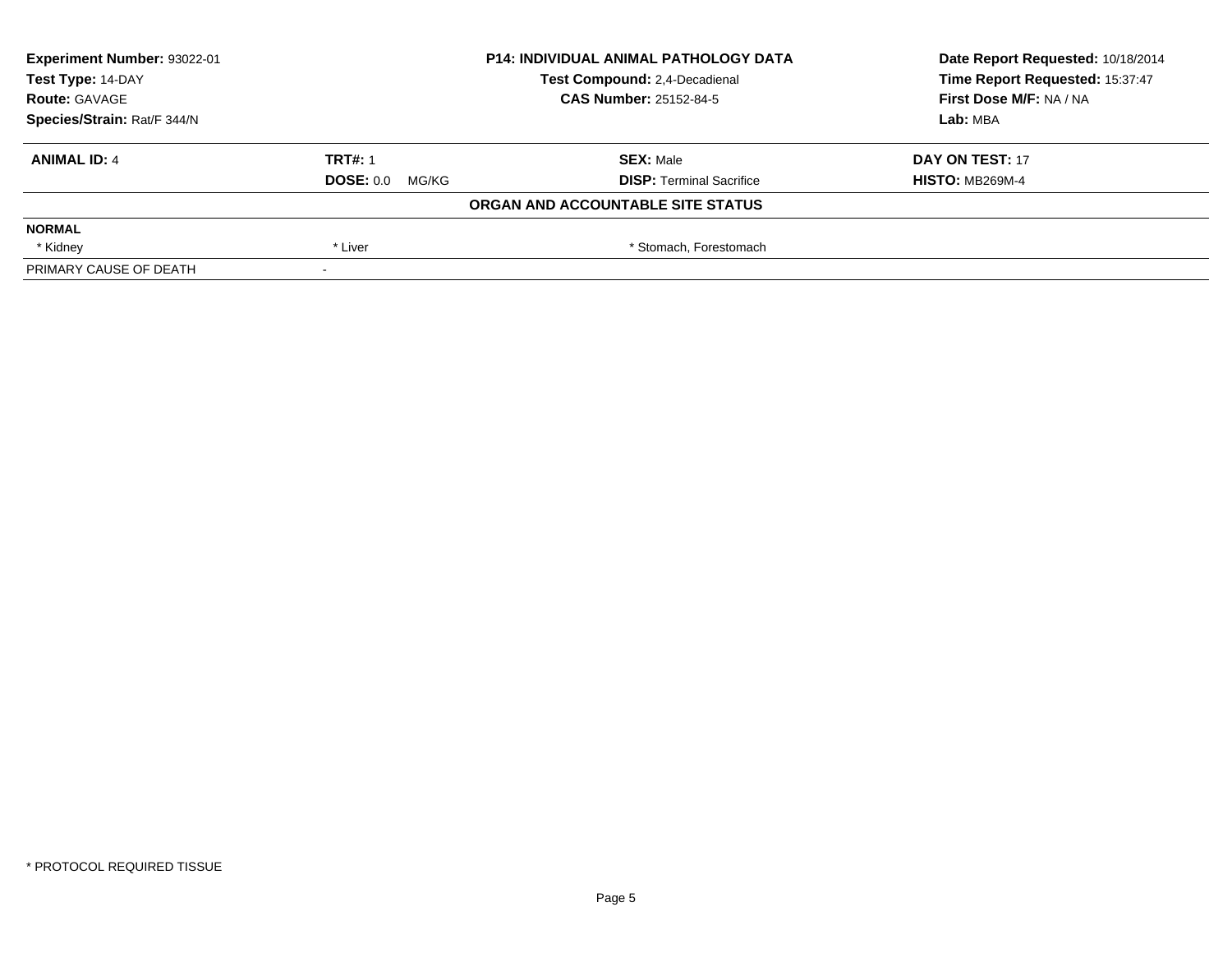| <b>Experiment Number: 93022-01</b> |                        | <b>P14: INDIVIDUAL ANIMAL PATHOLOGY DATA</b> | Date Report Requested: 10/18/2014 |
|------------------------------------|------------------------|----------------------------------------------|-----------------------------------|
| Test Type: 14-DAY                  |                        | Test Compound: 2,4-Decadienal                | Time Report Requested: 15:37:47   |
| <b>Route: GAVAGE</b>               |                        | <b>CAS Number: 25152-84-5</b>                | First Dose M/F: NA / NA           |
| Species/Strain: Rat/F 344/N        |                        |                                              | Lab: MBA                          |
| <b>ANIMAL ID: 5</b>                | <b>TRT#: 1</b>         | <b>SEX: Male</b>                             | DAY ON TEST: 17                   |
|                                    | <b>DOSE: 0.0 MG/KG</b> | <b>DISP:</b> Terminal Sacrifice              | <b>HISTO: MB269M-5</b>            |
|                                    |                        | ORGAN AND ACCOUNTABLE SITE STATUS            |                                   |
| <b>NORMAL</b>                      |                        |                                              |                                   |
| * Kidney                           | * Liver                | * Stomach, Forestomach                       |                                   |
| PRIMARY CAUSE OF DEATH             |                        |                                              |                                   |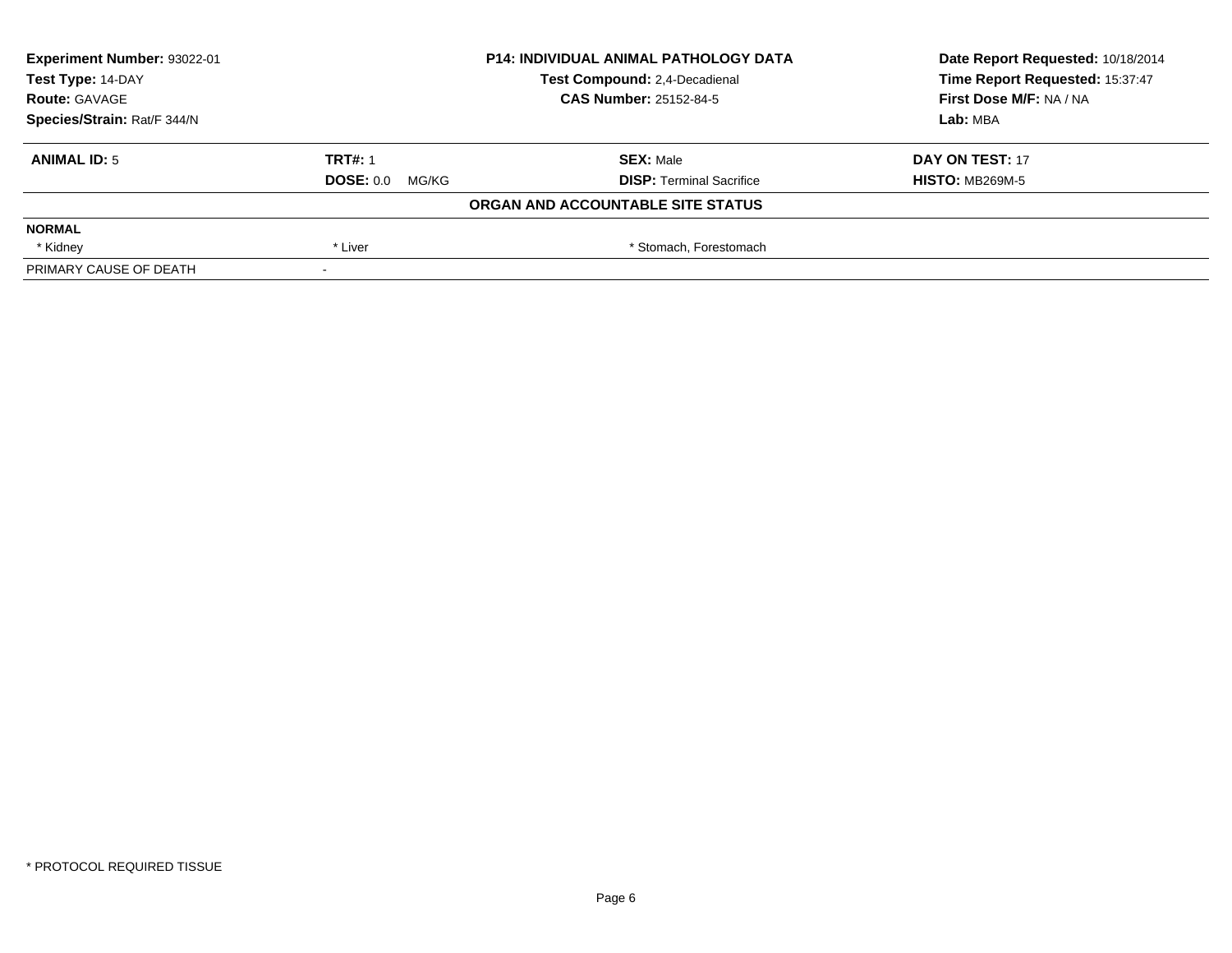| Experiment Number: 93022-01 | <b>P14: INDIVIDUAL ANIMAL PATHOLOGY DATA</b> |                                   | Date Report Requested: 10/18/2014 |
|-----------------------------|----------------------------------------------|-----------------------------------|-----------------------------------|
| Test Type: 14-DAY           |                                              | Test Compound: 2,4-Decadienal     | Time Report Requested: 15:37:47   |
| <b>Route: GAVAGE</b>        |                                              | <b>CAS Number: 25152-84-5</b>     | First Dose M/F: NA / NA           |
| Species/Strain: Rat/F 344/N |                                              |                                   | Lab: MBA                          |
| <b>ANIMAL ID: 16</b>        | <b>TRT#: 4</b>                               | <b>SEX: Male</b>                  | DAY ON TEST: 17                   |
|                             | <b>DOSE: 400.0 MG/KG</b>                     | <b>DISP:</b> Terminal Sacrifice   | <b>HISTO: MB269M-16</b>           |
|                             |                                              | ORGAN AND ACCOUNTABLE SITE STATUS |                                   |
| <b>NORMAL</b>               |                                              |                                   |                                   |
| * Stomach. Forestomach      |                                              |                                   |                                   |
| PRIMARY CAUSE OF DEATH      |                                              |                                   |                                   |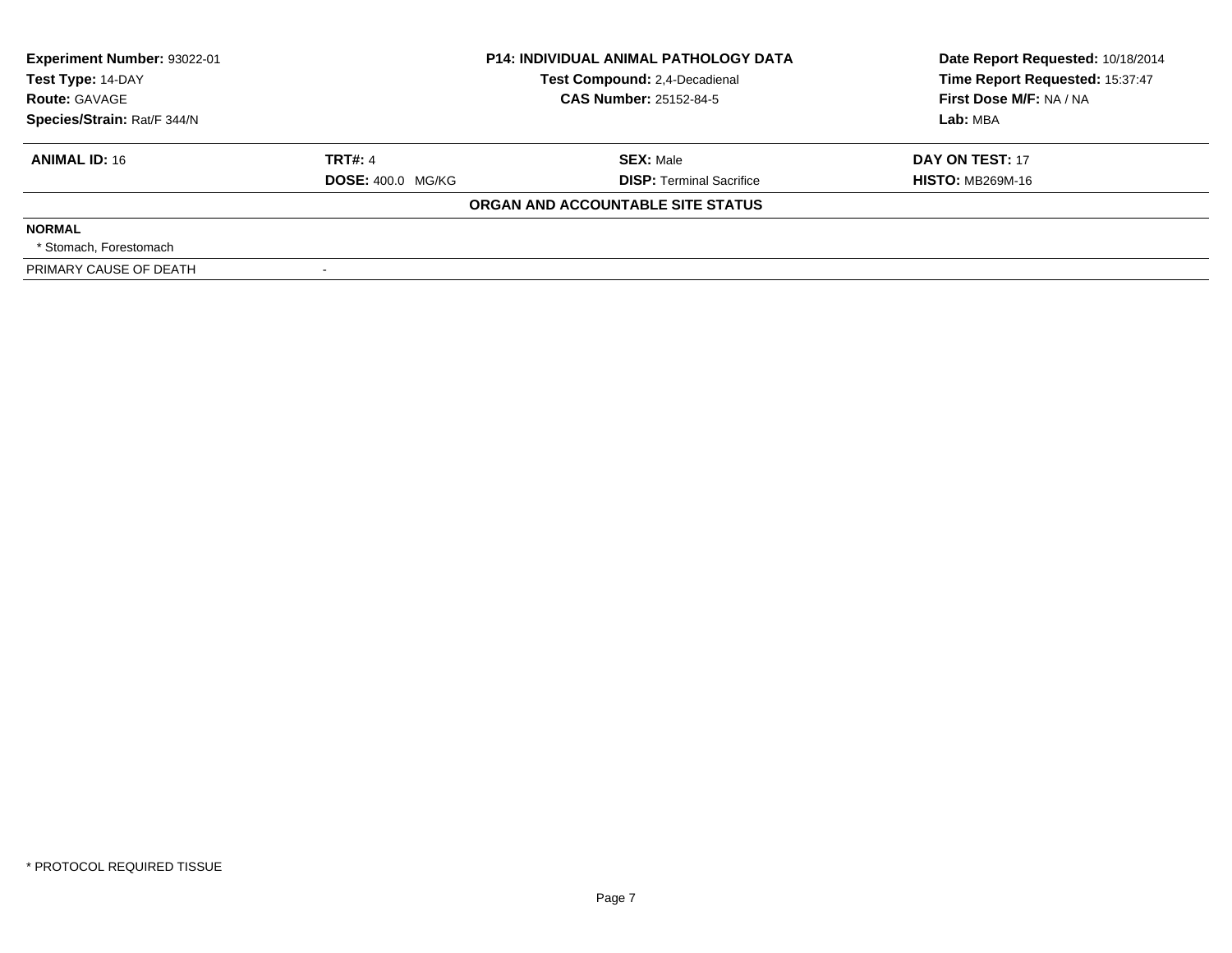| Experiment Number: 93022-01 | <b>P14: INDIVIDUAL ANIMAL PATHOLOGY DATA</b> |                                   | Date Report Requested: 10/18/2014 |
|-----------------------------|----------------------------------------------|-----------------------------------|-----------------------------------|
| Test Type: 14-DAY           |                                              | Test Compound: 2,4-Decadienal     | Time Report Requested: 15:37:47   |
| <b>Route: GAVAGE</b>        |                                              | <b>CAS Number: 25152-84-5</b>     | First Dose M/F: NA / NA           |
| Species/Strain: Rat/F 344/N |                                              |                                   | Lab: MBA                          |
| <b>ANIMAL ID: 17</b>        | <b>TRT#: 4</b>                               | <b>SEX: Male</b>                  | DAY ON TEST: 17                   |
|                             | <b>DOSE: 400.0 MG/KG</b>                     | <b>DISP:</b> Terminal Sacrifice   | <b>HISTO: MB269M-17</b>           |
|                             |                                              | ORGAN AND ACCOUNTABLE SITE STATUS |                                   |
| <b>NORMAL</b>               |                                              |                                   |                                   |
| * Stomach. Forestomach      |                                              |                                   |                                   |
| PRIMARY CAUSE OF DEATH      |                                              |                                   |                                   |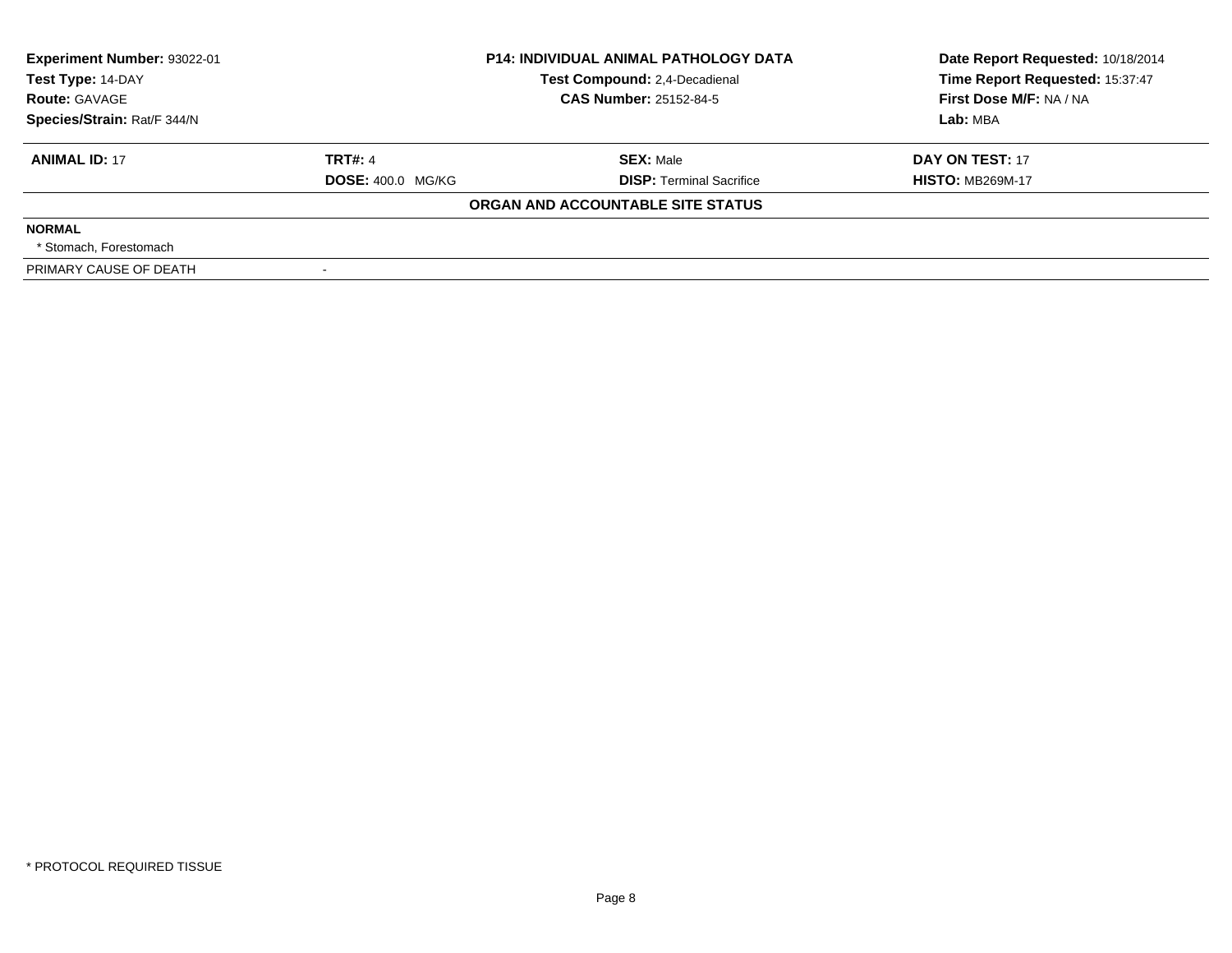| Experiment Number: 93022-01 | <b>P14: INDIVIDUAL ANIMAL PATHOLOGY DATA</b> |                                   | Date Report Requested: 10/18/2014 |
|-----------------------------|----------------------------------------------|-----------------------------------|-----------------------------------|
| Test Type: 14-DAY           |                                              | Test Compound: 2,4-Decadienal     | Time Report Requested: 15:37:47   |
| <b>Route: GAVAGE</b>        |                                              | <b>CAS Number: 25152-84-5</b>     | First Dose M/F: NA / NA           |
| Species/Strain: Rat/F 344/N |                                              |                                   | Lab: MBA                          |
| <b>ANIMAL ID: 18</b>        | <b>TRT#: 4</b>                               | <b>SEX: Male</b>                  | DAY ON TEST: 17                   |
|                             | <b>DOSE: 400.0 MG/KG</b>                     | <b>DISP:</b> Terminal Sacrifice   | <b>HISTO: MB269M-18</b>           |
|                             |                                              | ORGAN AND ACCOUNTABLE SITE STATUS |                                   |
| <b>NORMAL</b>               |                                              |                                   |                                   |
| * Stomach. Forestomach      |                                              |                                   |                                   |
| PRIMARY CAUSE OF DEATH      |                                              |                                   |                                   |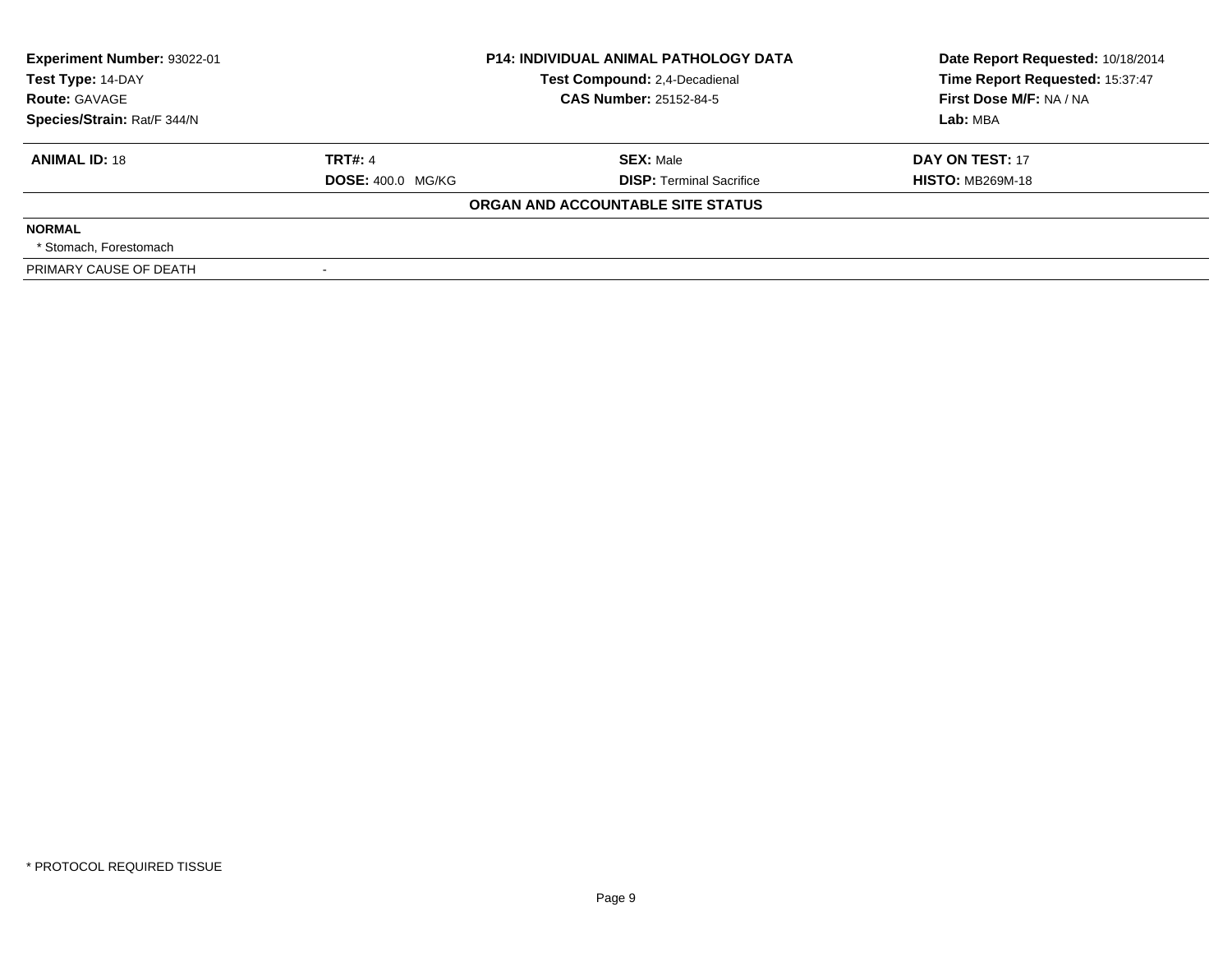| Experiment Number: 93022-01 | <b>P14: INDIVIDUAL ANIMAL PATHOLOGY DATA</b> |                                   | Date Report Requested: 10/18/2014 |
|-----------------------------|----------------------------------------------|-----------------------------------|-----------------------------------|
| Test Type: 14-DAY           |                                              | Test Compound: 2,4-Decadienal     | Time Report Requested: 15:37:47   |
| <b>Route: GAVAGE</b>        |                                              | <b>CAS Number: 25152-84-5</b>     | First Dose M/F: NA / NA           |
| Species/Strain: Rat/F 344/N |                                              |                                   | Lab: MBA                          |
| <b>ANIMAL ID: 19</b>        | <b>TRT#: 4</b>                               | <b>SEX: Male</b>                  | DAY ON TEST: 17                   |
|                             | <b>DOSE: 400.0 MG/KG</b>                     | <b>DISP:</b> Terminal Sacrifice   | <b>HISTO: MB269M-19</b>           |
|                             |                                              | ORGAN AND ACCOUNTABLE SITE STATUS |                                   |
| <b>NORMAL</b>               |                                              |                                   |                                   |
| * Stomach. Forestomach      |                                              |                                   |                                   |
| PRIMARY CAUSE OF DEATH      |                                              |                                   |                                   |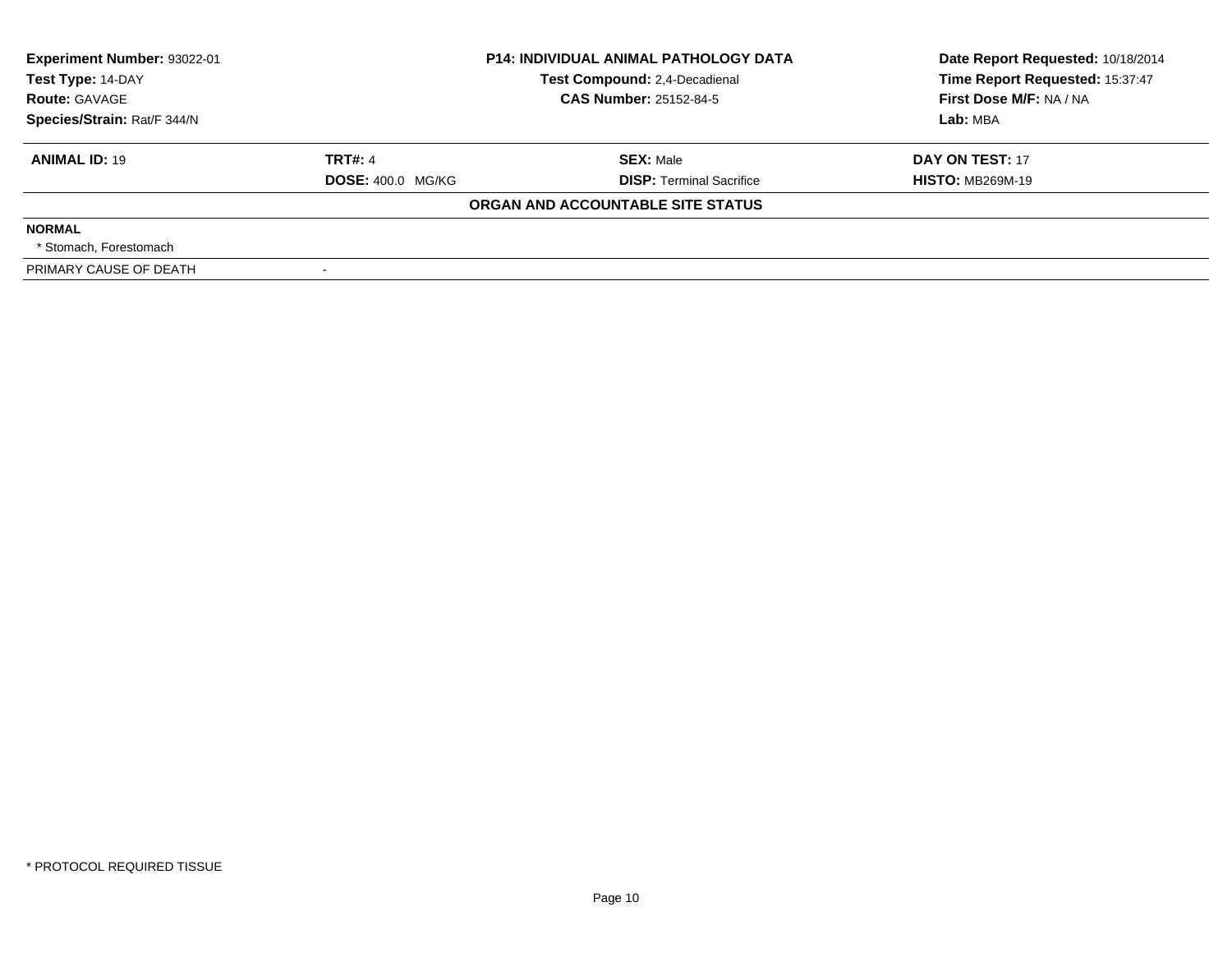| Experiment Number: 93022-01 | <b>P14: INDIVIDUAL ANIMAL PATHOLOGY DATA</b> |                                   | Date Report Requested: 10/18/2014 |
|-----------------------------|----------------------------------------------|-----------------------------------|-----------------------------------|
| Test Type: 14-DAY           |                                              | Test Compound: 2,4-Decadienal     | Time Report Requested: 15:37:47   |
| <b>Route: GAVAGE</b>        |                                              | <b>CAS Number: 25152-84-5</b>     | First Dose M/F: NA / NA           |
| Species/Strain: Rat/F 344/N |                                              |                                   | Lab: MBA                          |
| <b>ANIMAL ID: 20</b>        | <b>TRT#: 4</b>                               | <b>SEX: Male</b>                  | DAY ON TEST: 17                   |
|                             | <b>DOSE: 400.0 MG/KG</b>                     | <b>DISP:</b> Terminal Sacrifice   | <b>HISTO: MB269M-20</b>           |
|                             |                                              | ORGAN AND ACCOUNTABLE SITE STATUS |                                   |
| <b>NORMAL</b>               |                                              |                                   |                                   |
| * Stomach. Forestomach      |                                              |                                   |                                   |
| PRIMARY CAUSE OF DEATH      |                                              |                                   |                                   |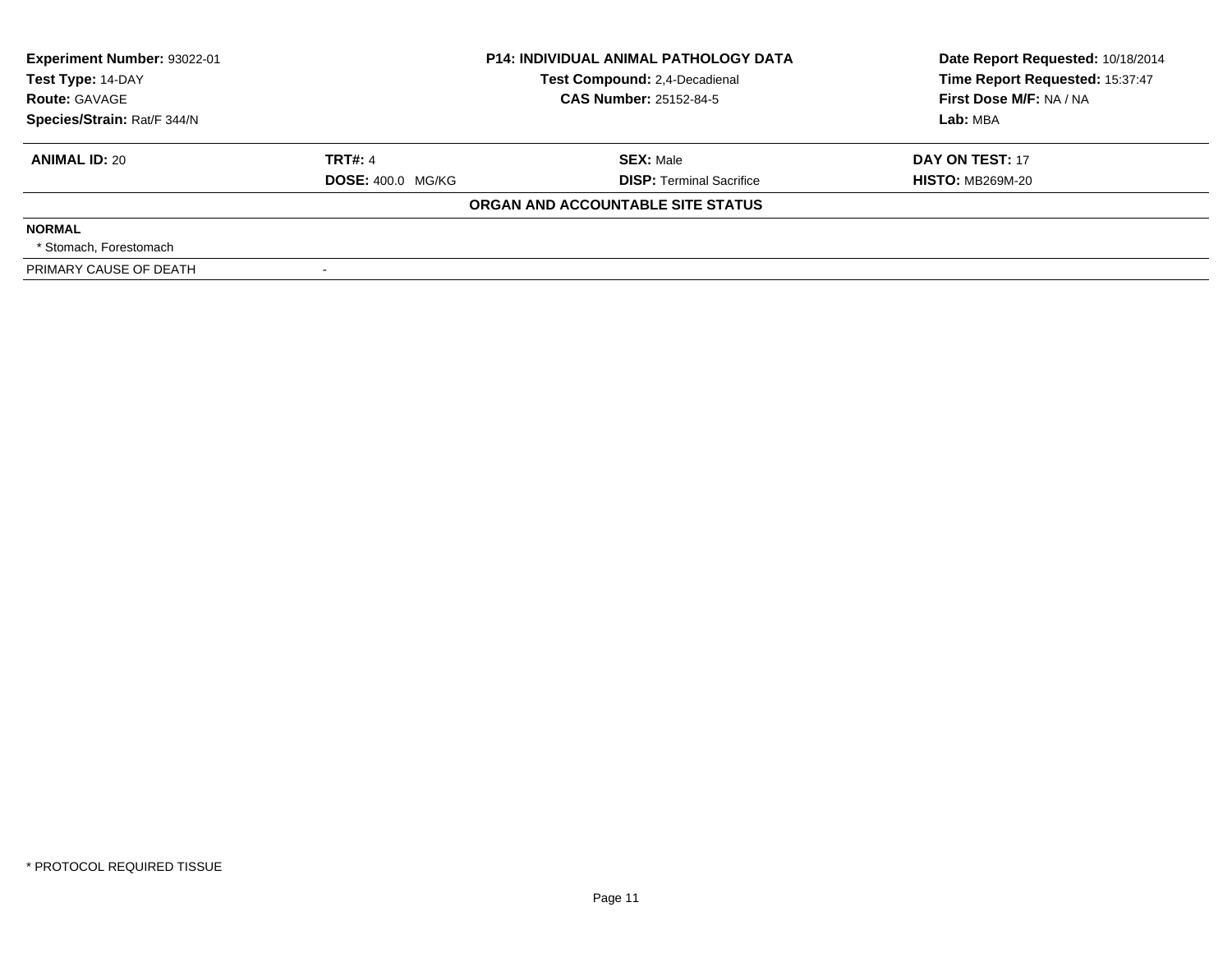| Experiment Number: 93022-01<br>Test Type: 14-DAY<br><b>Route: GAVAGE</b> |                           | <b>P14: INDIVIDUAL ANIMAL PATHOLOGY DATA</b><br>Test Compound: 2,4-Decadienal<br><b>CAS Number: 25152-84-5</b> | Date Report Requested: 10/18/2014<br>Time Report Requested: 15:37:47<br>First Dose M/F: NA / NA |
|--------------------------------------------------------------------------|---------------------------|----------------------------------------------------------------------------------------------------------------|-------------------------------------------------------------------------------------------------|
| Species/Strain: Rat/F 344/N                                              |                           |                                                                                                                | Lab: MBA                                                                                        |
| <b>ANIMAL ID: 21</b>                                                     | <b>TRT#: 5</b>            | <b>SEX: Male</b>                                                                                               | <b>DAY ON TEST: 17</b>                                                                          |
|                                                                          | <b>DOSE: 1200.0 MG/KG</b> | <b>DISP:</b> Terminal Sacrifice                                                                                | <b>HISTO: MB269M-21</b>                                                                         |
|                                                                          |                           | ORGAN AND ACCOUNTABLE SITE STATUS                                                                              |                                                                                                 |
| <b>NORMAL</b>                                                            |                           |                                                                                                                |                                                                                                 |
| * Kidney                                                                 | * Liver                   |                                                                                                                |                                                                                                 |
| <b>OBSERVATIONS</b>                                                      |                           |                                                                                                                |                                                                                                 |
| * Stomach, Forestomach                                                   | Epithelium                | Hyperplasia                                                                                                    | Diffuse, Moderate                                                                               |
|                                                                          |                           | Ulcer                                                                                                          | Chronic Active, Focal, Marked                                                                   |
| [ Ulcer TGLS = $1-1$ ]                                                   |                           |                                                                                                                |                                                                                                 |
| PRIMARY CAUSE OF DEATH                                                   | $\,$                      |                                                                                                                |                                                                                                 |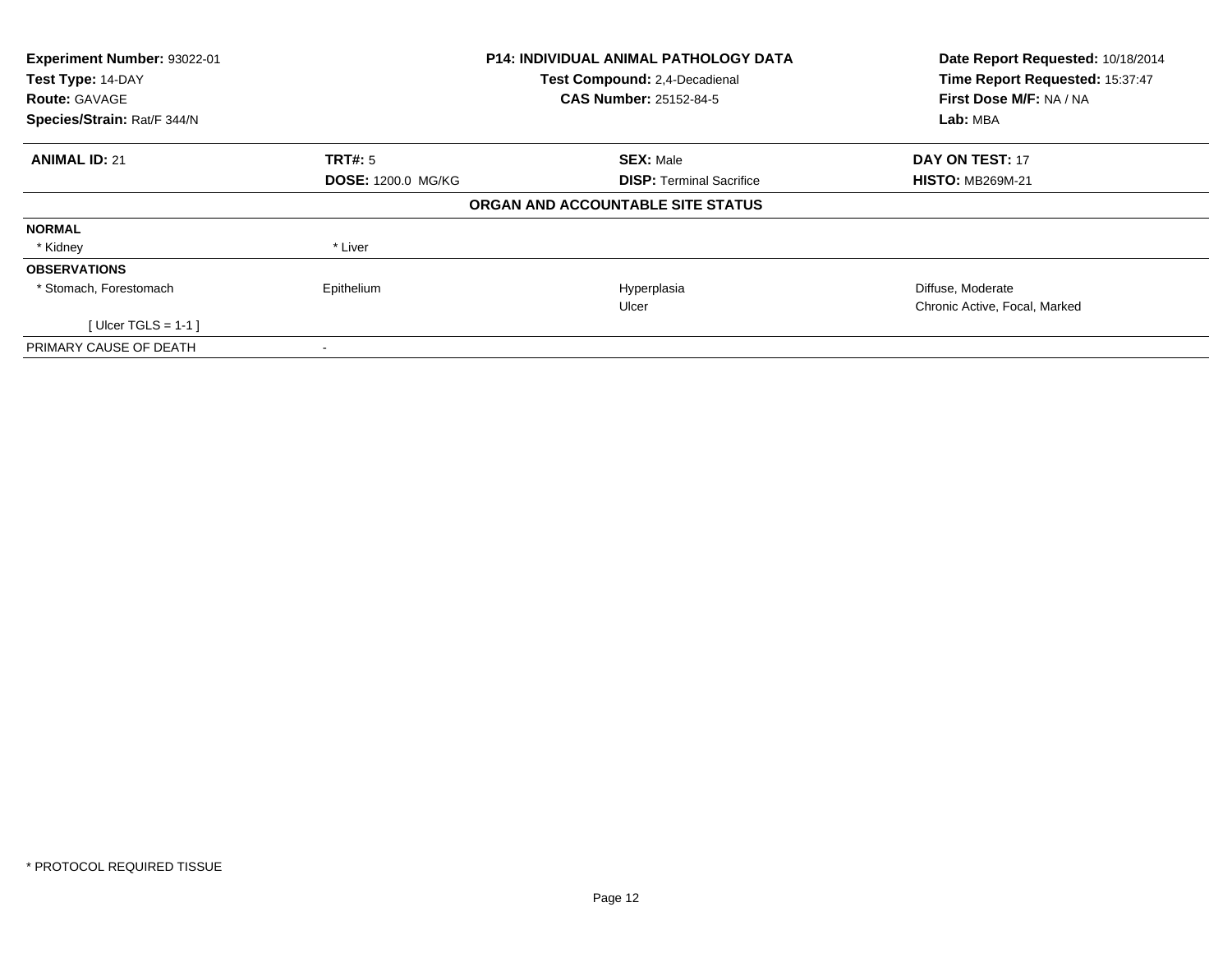| Experiment Number: 93022-01<br>Test Type: 14-DAY<br><b>Route: GAVAGE</b> |                           | <b>P14: INDIVIDUAL ANIMAL PATHOLOGY DATA</b><br>Test Compound: 2,4-Decadienal<br><b>CAS Number: 25152-84-5</b> | Date Report Requested: 10/18/2014<br>Time Report Requested: 15:37:47<br>First Dose M/F: NA / NA |
|--------------------------------------------------------------------------|---------------------------|----------------------------------------------------------------------------------------------------------------|-------------------------------------------------------------------------------------------------|
| Species/Strain: Rat/F 344/N                                              |                           |                                                                                                                | Lab: MBA                                                                                        |
| <b>ANIMAL ID: 22</b>                                                     | TRT#: 5                   | <b>SEX: Male</b>                                                                                               | DAY ON TEST: 17                                                                                 |
|                                                                          | <b>DOSE: 1200.0 MG/KG</b> | <b>DISP:</b> Terminal Sacrifice                                                                                | <b>HISTO: MB269M-22</b>                                                                         |
|                                                                          |                           | ORGAN AND ACCOUNTABLE SITE STATUS                                                                              |                                                                                                 |
| <b>NORMAL</b>                                                            |                           |                                                                                                                |                                                                                                 |
| * Kidney                                                                 | * Liver                   |                                                                                                                |                                                                                                 |
| <b>OBSERVATIONS</b>                                                      |                           |                                                                                                                |                                                                                                 |
| * Stomach, Forestomach                                                   | Epithelium                | Hyperplasia                                                                                                    | Diffuse, Moderate                                                                               |
|                                                                          |                           | Ulcer                                                                                                          | Chronic Active, Focal, Marked                                                                   |
| [ Ulcer TGLS = $1-1$ ]                                                   |                           |                                                                                                                |                                                                                                 |
| PRIMARY CAUSE OF DEATH                                                   |                           |                                                                                                                |                                                                                                 |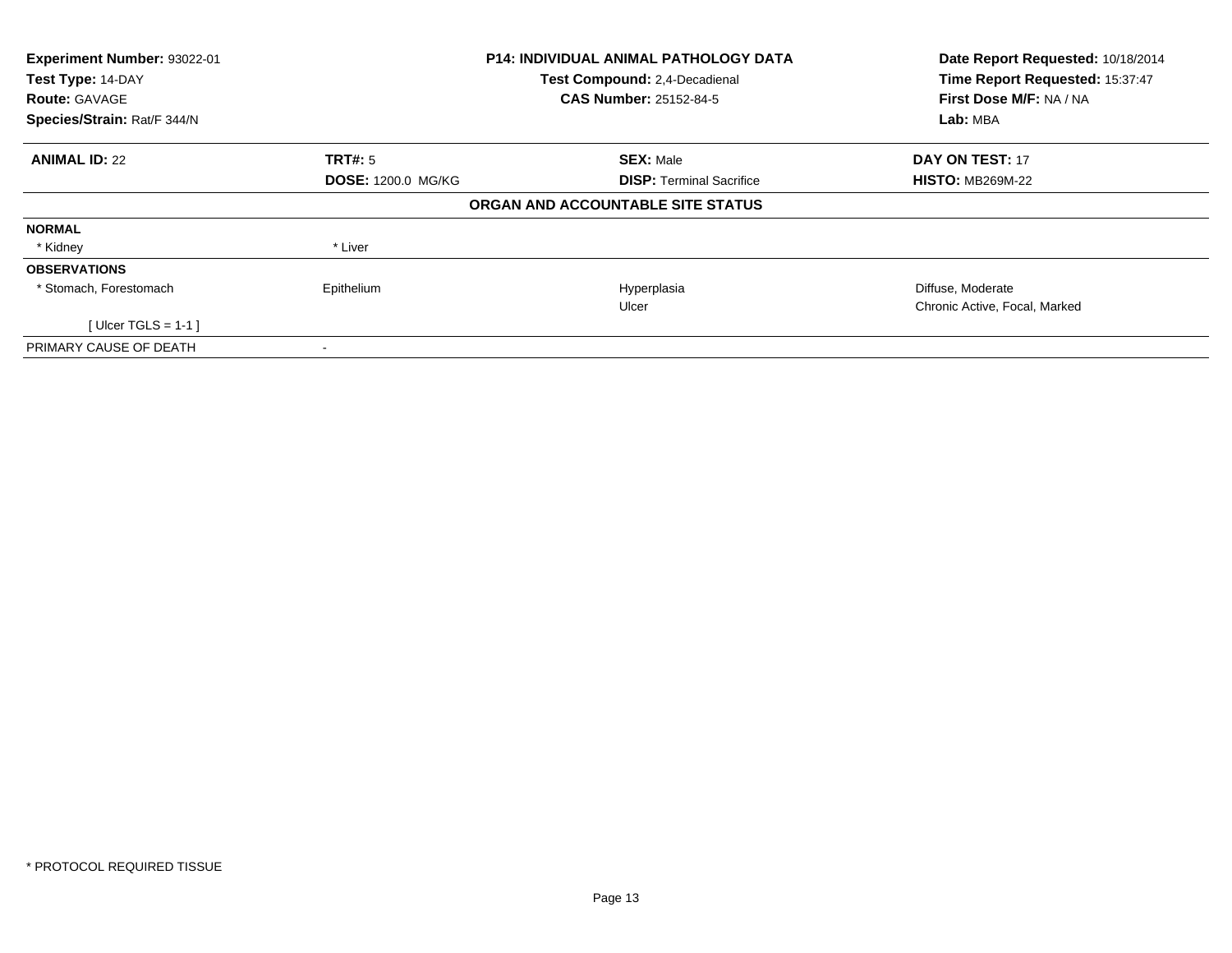| Experiment Number: 93022-01<br>Test Type: 14-DAY |                           | <b>P14: INDIVIDUAL ANIMAL PATHOLOGY DATA</b> | Date Report Requested: 10/18/2014<br>Time Report Requested: 15:37:47 |
|--------------------------------------------------|---------------------------|----------------------------------------------|----------------------------------------------------------------------|
|                                                  |                           | Test Compound: 2,4-Decadienal                |                                                                      |
| <b>Route: GAVAGE</b>                             |                           | <b>CAS Number: 25152-84-5</b>                | First Dose M/F: NA / NA                                              |
| Species/Strain: Rat/F 344/N                      |                           | Lab: MBA                                     |                                                                      |
| <b>ANIMAL ID: 23</b>                             | TRT#: 5                   | <b>SEX: Male</b>                             | <b>DAY ON TEST: 17</b>                                               |
|                                                  | <b>DOSE: 1200.0 MG/KG</b> | <b>DISP:</b> Terminal Sacrifice              | <b>HISTO: MB269M-23</b>                                              |
|                                                  |                           | ORGAN AND ACCOUNTABLE SITE STATUS            |                                                                      |
| <b>NORMAL</b>                                    |                           |                                              |                                                                      |
| * Kidney                                         | * Liver                   |                                              |                                                                      |
| <b>OBSERVATIONS</b>                              |                           |                                              |                                                                      |
| * Stomach, Forestomach                           | Epithelium                | Hyperplasia                                  | Diffuse, Moderate                                                    |
|                                                  |                           | Ulcer                                        | Chronic Active, Focal, Marked                                        |
| PRIMARY CAUSE OF DEATH                           |                           |                                              |                                                                      |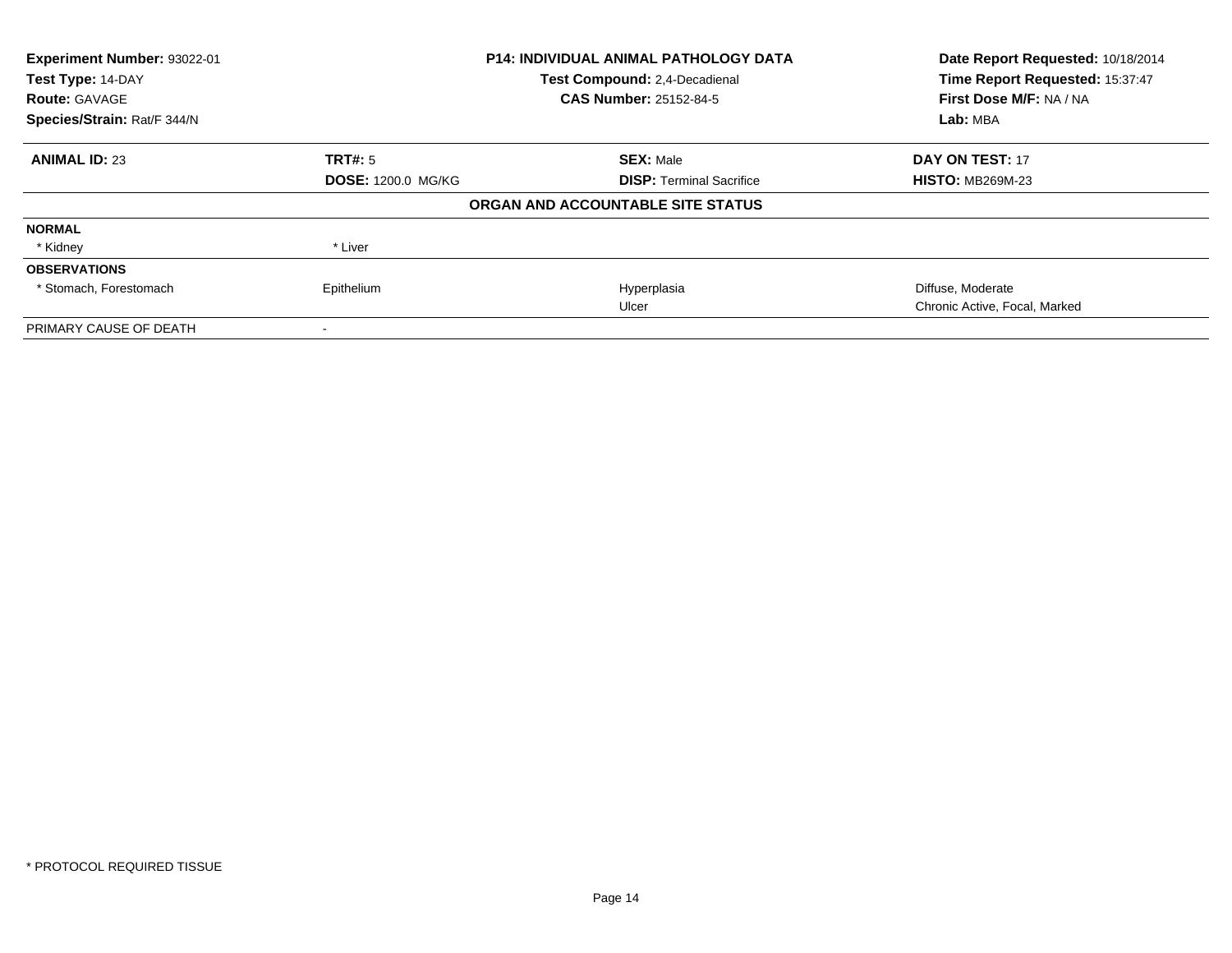| Experiment Number: 93022-01<br>Test Type: 14-DAY<br><b>Route: GAVAGE</b> |                           | <b>P14: INDIVIDUAL ANIMAL PATHOLOGY DATA</b><br>Test Compound: 2,4-Decadienal<br><b>CAS Number: 25152-84-5</b> | Date Report Requested: 10/18/2014<br>Time Report Requested: 15:37:47<br>First Dose M/F: NA / NA |  |
|--------------------------------------------------------------------------|---------------------------|----------------------------------------------------------------------------------------------------------------|-------------------------------------------------------------------------------------------------|--|
| Species/Strain: Rat/F 344/N                                              |                           |                                                                                                                | Lab: MBA                                                                                        |  |
| <b>ANIMAL ID: 24</b>                                                     | TRT#: 5                   | <b>SEX: Male</b>                                                                                               | DAY ON TEST: 17                                                                                 |  |
|                                                                          | <b>DOSE: 1200.0 MG/KG</b> | <b>DISP:</b> Terminal Sacrifice                                                                                | <b>HISTO: MB269M-24</b>                                                                         |  |
|                                                                          |                           | ORGAN AND ACCOUNTABLE SITE STATUS                                                                              |                                                                                                 |  |
| <b>NORMAL</b>                                                            |                           |                                                                                                                |                                                                                                 |  |
| * Kidney                                                                 | * Liver                   |                                                                                                                |                                                                                                 |  |
| <b>OBSERVATIONS</b>                                                      |                           |                                                                                                                |                                                                                                 |  |
| * Stomach, Forestomach                                                   | Epithelium                | Hyperplasia                                                                                                    | Diffuse, Moderate                                                                               |  |
|                                                                          |                           | Ulcer                                                                                                          | Chronic Active, Focal, Mild                                                                     |  |
| [ Ulcer TGLS = $1-1$ ]                                                   |                           |                                                                                                                |                                                                                                 |  |
| PRIMARY CAUSE OF DEATH                                                   |                           |                                                                                                                |                                                                                                 |  |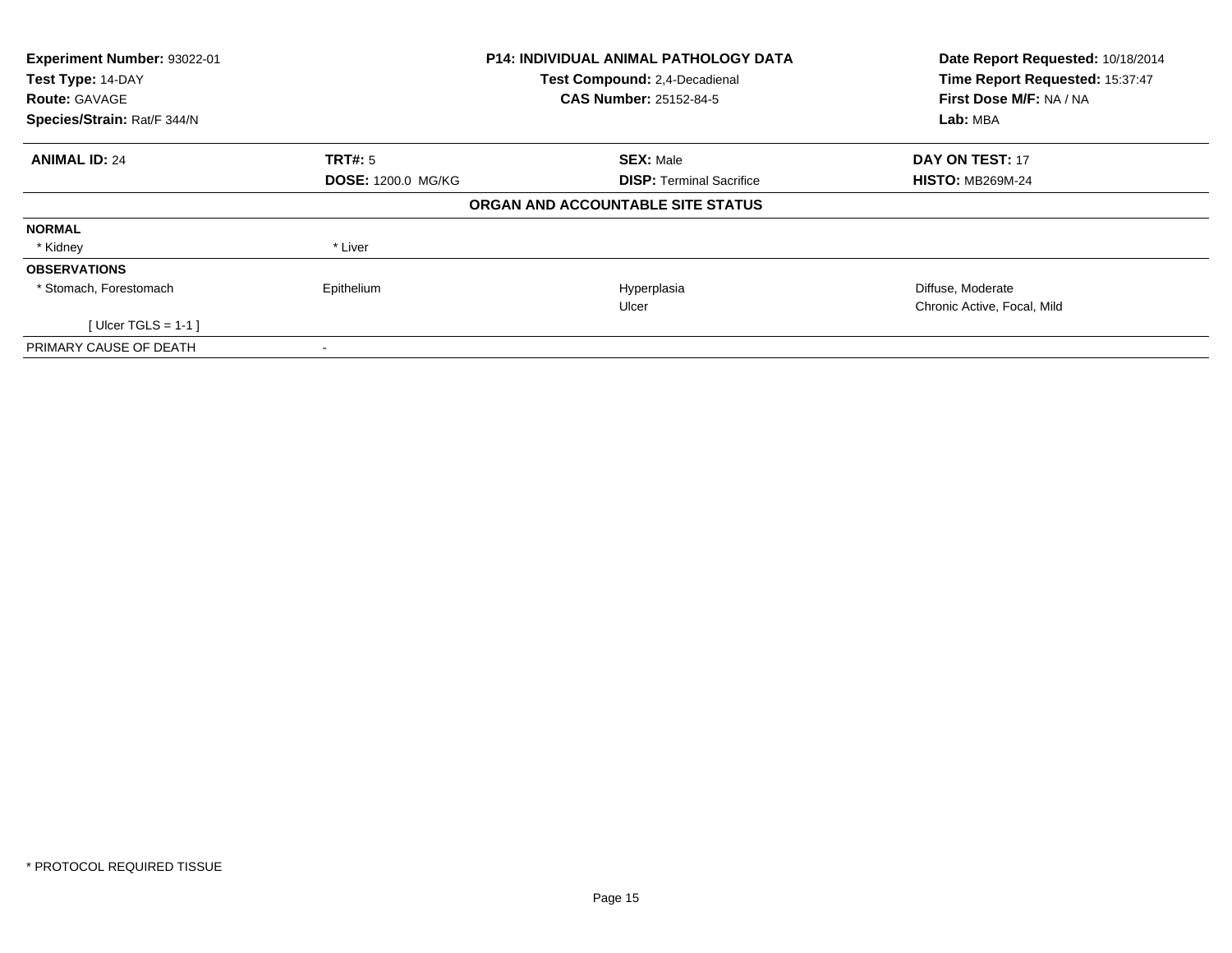| Experiment Number: 93022-01<br>Test Type: 14-DAY |                           | <b>P14: INDIVIDUAL ANIMAL PATHOLOGY DATA</b> | Date Report Requested: 10/18/2014<br>Time Report Requested: 15:37:47 |  |
|--------------------------------------------------|---------------------------|----------------------------------------------|----------------------------------------------------------------------|--|
|                                                  |                           | Test Compound: 2,4-Decadienal                |                                                                      |  |
| <b>Route: GAVAGE</b>                             |                           | <b>CAS Number: 25152-84-5</b>                | First Dose M/F: NA / NA                                              |  |
| Species/Strain: Rat/F 344/N                      |                           |                                              | Lab: MBA                                                             |  |
| <b>ANIMAL ID: 25</b>                             | <b>TRT#: 5</b>            | <b>SEX: Male</b>                             | <b>DAY ON TEST: 17</b>                                               |  |
|                                                  | <b>DOSE: 1200.0 MG/KG</b> | <b>DISP:</b> Terminal Sacrifice              | <b>HISTO: MB269M-25</b>                                              |  |
|                                                  |                           | ORGAN AND ACCOUNTABLE SITE STATUS            |                                                                      |  |
| <b>NORMAL</b>                                    |                           |                                              |                                                                      |  |
| * Kidney                                         | * Liver                   |                                              |                                                                      |  |
| <b>OBSERVATIONS</b>                              |                           |                                              |                                                                      |  |
| * Stomach, Forestomach                           | Epithelium                | Hyperplasia                                  | Diffuse, Moderate                                                    |  |
|                                                  |                           | Ulcer                                        | Chronic Active, Focal, Marked                                        |  |
| [ Ulcer TGLS = $1-1$ ]                           |                           |                                              |                                                                      |  |
| PRIMARY CAUSE OF DEATH                           | $\,$                      |                                              |                                                                      |  |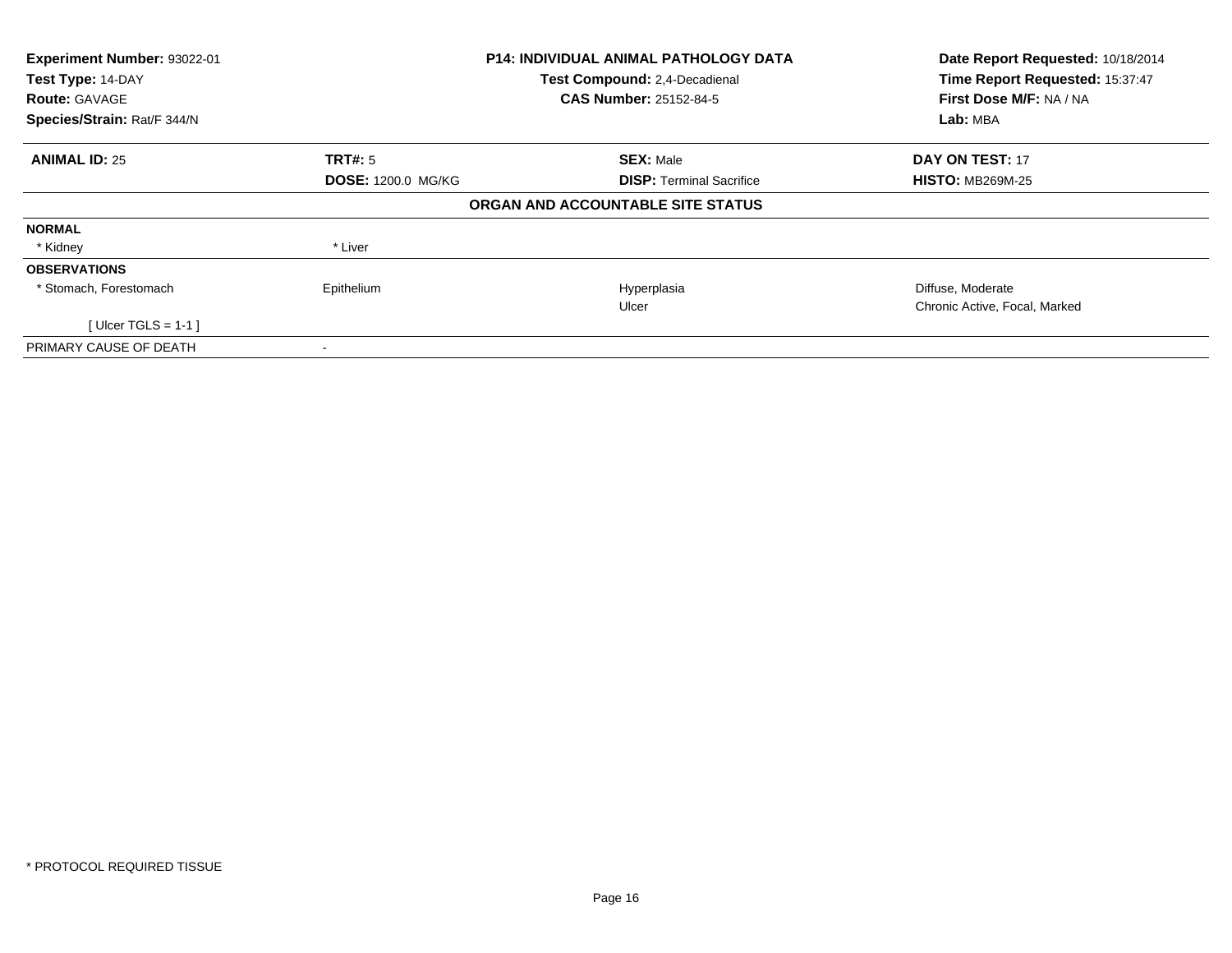| <b>Experiment Number: 93022-01</b><br>Test Type: 14-DAY |                    | <b>P14: INDIVIDUAL ANIMAL PATHOLOGY DATA</b> | Date Report Requested: 10/18/2014<br>Time Report Requested: 15:37:47 |  |
|---------------------------------------------------------|--------------------|----------------------------------------------|----------------------------------------------------------------------|--|
|                                                         |                    | <b>Test Compound: 2,4-Decadienal</b>         |                                                                      |  |
| <b>Route: GAVAGE</b>                                    |                    | <b>CAS Number: 25152-84-5</b>                | First Dose M/F: NA / NA                                              |  |
| Species/Strain: Rat/F 344/N                             |                    |                                              | Lab: MBA                                                             |  |
| <b>ANIMAL ID: 26</b>                                    | <b>TRT#:</b> 6     | <b>SEX: Male</b>                             | <b>DAY ON TEST: 3</b>                                                |  |
|                                                         | DOSE: 3600.0 MG/KG | <b>DISP: Natural Death</b>                   | <b>HISTO: MB269M-26</b>                                              |  |
|                                                         |                    | ORGAN AND ACCOUNTABLE SITE STATUS            |                                                                      |  |
| <b>NORMAL</b>                                           |                    |                                              |                                                                      |  |
| * Kidney                                                | * Liver            | Stomach, Glandular                           |                                                                      |  |
| <b>OBSERVATIONS</b>                                     |                    |                                              |                                                                      |  |
| Stom Gland                                              |                    |                                              |                                                                      |  |
| Note: TGL 2-NCL                                         |                    |                                              |                                                                      |  |
| * Stomach, Forestomach                                  |                    | Ulcer                                        | Acute, Diffuse, Marked                                               |  |
| Thymus                                                  |                    | Hemorrhage                                   | Minimal                                                              |  |
| [Hemorrhage TGLS = $1-3$ ]                              |                    |                                              |                                                                      |  |
| PRIMARY CAUSE OF DEATH                                  |                    |                                              |                                                                      |  |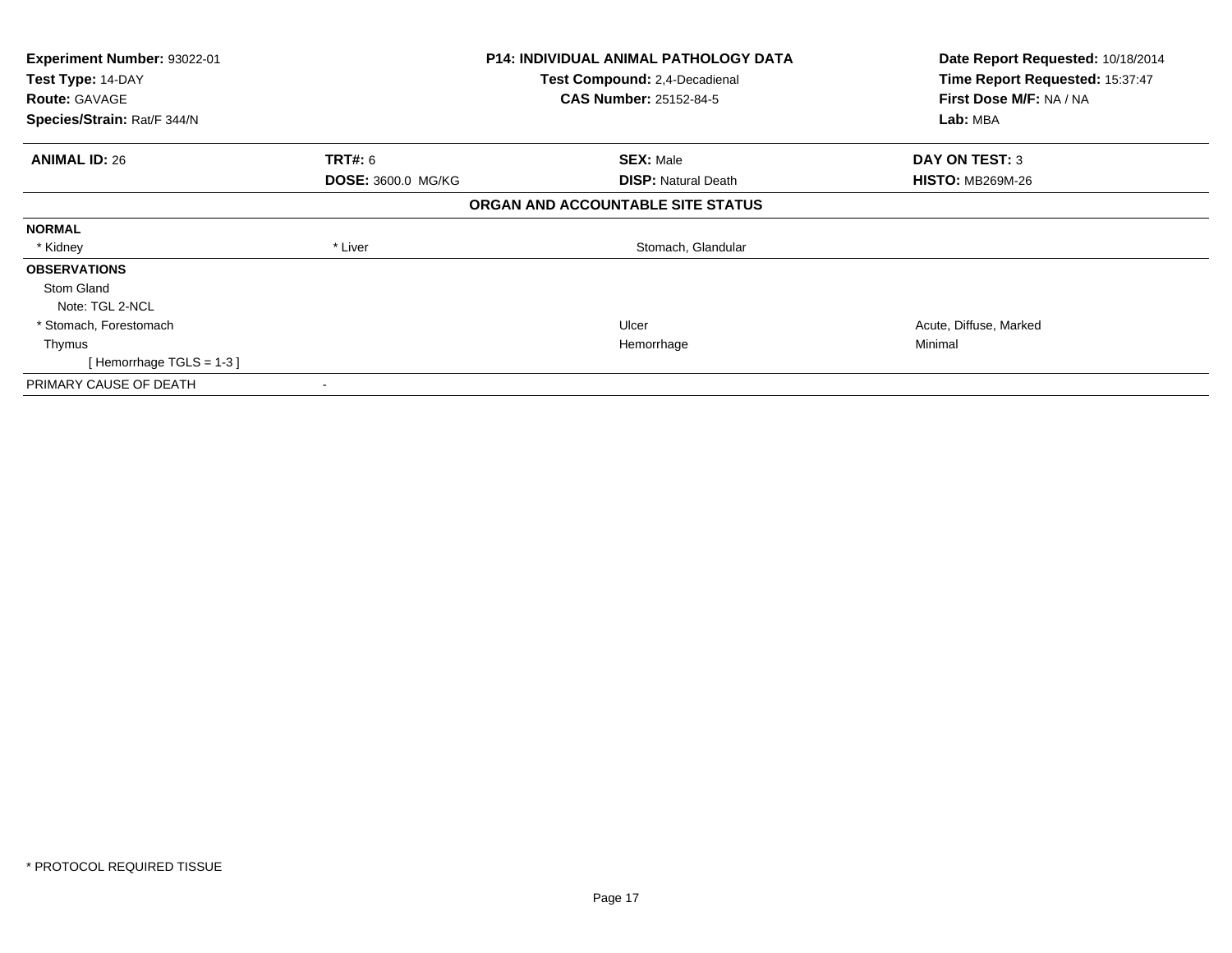| Experiment Number: 93022-01<br>Test Type: 14-DAY |                           | <b>P14: INDIVIDUAL ANIMAL PATHOLOGY DATA</b> | Date Report Requested: 10/18/2014<br>Time Report Requested: 15:37:47 |  |
|--------------------------------------------------|---------------------------|----------------------------------------------|----------------------------------------------------------------------|--|
|                                                  |                           | Test Compound: 2,4-Decadienal                |                                                                      |  |
| <b>Route: GAVAGE</b>                             |                           | CAS Number: 25152-84-5                       | First Dose M/F: NA / NA                                              |  |
| Species/Strain: Rat/F 344/N                      |                           |                                              | Lab: MBA                                                             |  |
| <b>ANIMAL ID: 27</b>                             | TRT#: 6                   | <b>SEX: Male</b>                             | DAY ON TEST: 2                                                       |  |
|                                                  | <b>DOSE: 3600.0 MG/KG</b> | <b>DISP:</b> Natural Death                   | <b>HISTO: MB269M-27</b>                                              |  |
|                                                  |                           | ORGAN AND ACCOUNTABLE SITE STATUS            |                                                                      |  |
| <b>NORMAL</b>                                    |                           |                                              |                                                                      |  |
| * Kidney                                         | * Liver                   | * Skin                                       |                                                                      |  |
| <b>OBSERVATIONS</b>                              |                           |                                              |                                                                      |  |
| * Skin                                           |                           |                                              |                                                                      |  |
| Note: TGL 1-NCL; TGL 2-NCL                       |                           |                                              |                                                                      |  |
| * Stomach, Forestomach                           |                           | Ulcer                                        | Acute, Diffuse, Marked                                               |  |
| PRIMARY CAUSE OF DEATH                           |                           |                                              |                                                                      |  |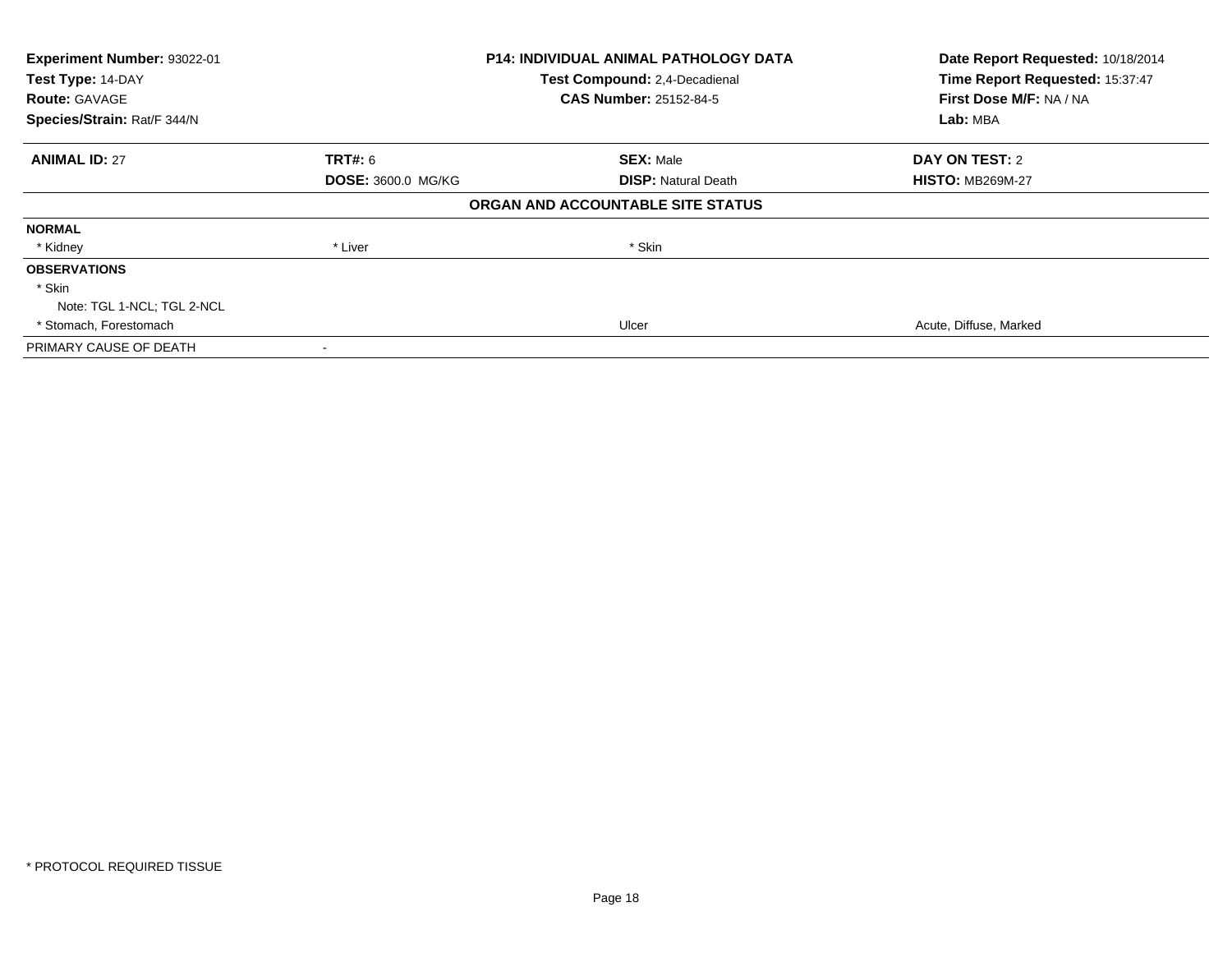| Experiment Number: 93022-01 |                                      | <b>P14: INDIVIDUAL ANIMAL PATHOLOGY DATA</b> | Date Report Requested: 10/18/2014 |
|-----------------------------|--------------------------------------|----------------------------------------------|-----------------------------------|
| Test Type: 14-DAY           | <b>Test Compound: 2.4-Decadienal</b> |                                              | Time Report Requested: 15:37:47   |
| <b>Route: GAVAGE</b>        |                                      | <b>CAS Number: 25152-84-5</b>                | First Dose M/F: NA / NA           |
| Species/Strain: Rat/F 344/N |                                      |                                              | Lab: MBA                          |
| <b>ANIMAL ID: 28</b>        | TRT#: 6                              | <b>SEX: Male</b>                             | <b>DAY ON TEST: 3</b>             |
|                             | <b>DOSE: 3600.0 MG/KG</b>            | <b>DISP:</b> Moribund Sacrifice              | <b>HISTO: MB269M-28</b>           |
|                             |                                      | ORGAN AND ACCOUNTABLE SITE STATUS            |                                   |
| <b>NORMAL</b>               |                                      |                                              |                                   |
| * Kidney                    | * Liver                              |                                              |                                   |
| <b>OBSERVATIONS</b>         |                                      |                                              |                                   |
| * Stomach, Forestomach      |                                      | Ulcer                                        | Acute, Diffuse, Marked            |
| PRIMARY CAUSE OF DEATH      |                                      |                                              |                                   |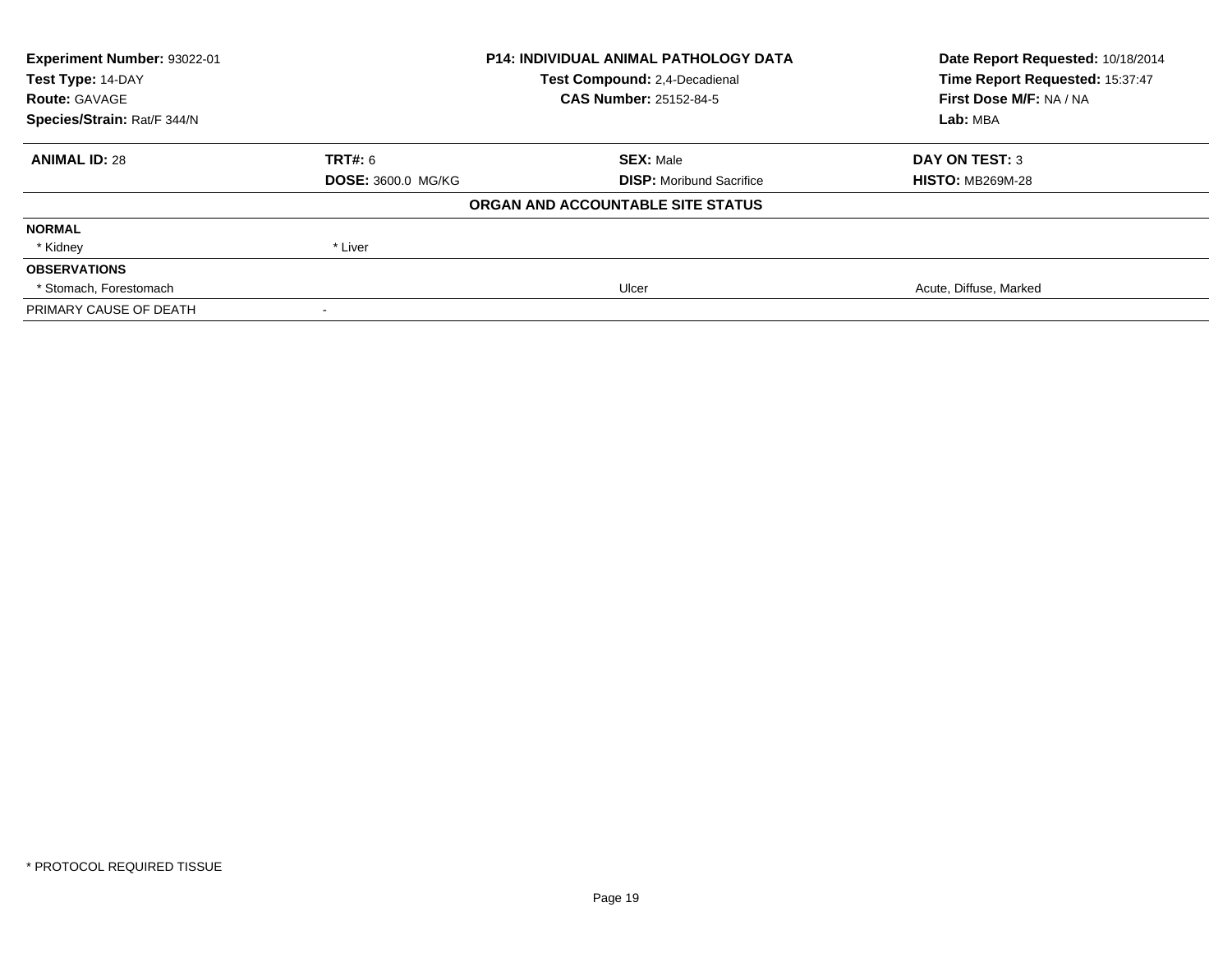| Experiment Number: 93022-01<br>Test Type: 14-DAY<br><b>Route: GAVAGE</b><br>Species/Strain: Rat/F 344/N |                           | <b>P14: INDIVIDUAL ANIMAL PATHOLOGY DATA</b><br>Test Compound: 2,4-Decadienal<br><b>CAS Number: 25152-84-5</b> | Date Report Requested: 10/18/2014<br>Time Report Requested: 15:37:47<br>First Dose M/F: NA / NA<br>Lab: MBA |
|---------------------------------------------------------------------------------------------------------|---------------------------|----------------------------------------------------------------------------------------------------------------|-------------------------------------------------------------------------------------------------------------|
| <b>ANIMAL ID: 29</b>                                                                                    | TRT#: 6                   | <b>SEX: Male</b>                                                                                               | DAY ON TEST: 2                                                                                              |
|                                                                                                         | <b>DOSE: 3600.0 MG/KG</b> | <b>DISP: Natural Death</b>                                                                                     | <b>HISTO: MB269M-29</b>                                                                                     |
|                                                                                                         |                           | ORGAN AND ACCOUNTABLE SITE STATUS                                                                              |                                                                                                             |
| <b>NORMAL</b>                                                                                           |                           |                                                                                                                |                                                                                                             |
| * Kidney                                                                                                | * Liver                   |                                                                                                                |                                                                                                             |
| <b>MISSING</b>                                                                                          |                           |                                                                                                                |                                                                                                             |
| * Skin                                                                                                  |                           |                                                                                                                |                                                                                                             |
| <b>AUTO PRECLUDES DIAG.</b>                                                                             |                           |                                                                                                                |                                                                                                             |
| Intestine Small, Ileum                                                                                  |                           |                                                                                                                |                                                                                                             |
| <b>OBSERVATIONS</b>                                                                                     |                           |                                                                                                                |                                                                                                             |
| Int Sm Ileum                                                                                            |                           |                                                                                                                |                                                                                                             |
| Note: TGL 2-AUTOLYSIS                                                                                   |                           |                                                                                                                |                                                                                                             |
| * Skin                                                                                                  |                           |                                                                                                                |                                                                                                             |
| Note: TGL 1-NST                                                                                         |                           |                                                                                                                |                                                                                                             |
| * Stomach, Forestomach                                                                                  |                           | Ulcer                                                                                                          | Acute, Diffuse, Marked                                                                                      |
| PRIMARY CAUSE OF DEATH                                                                                  |                           |                                                                                                                |                                                                                                             |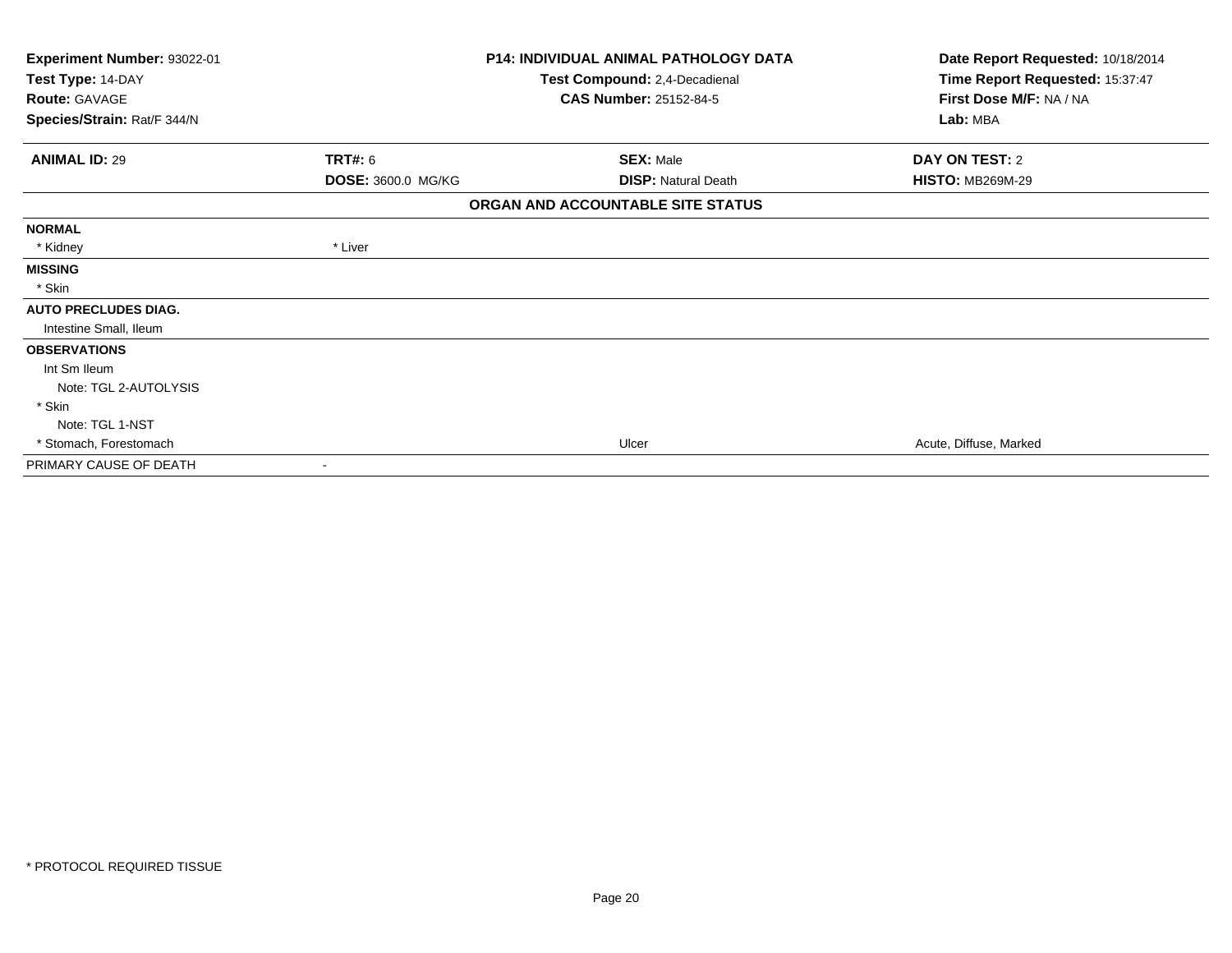| Experiment Number: 93022-01<br>Test Type: 14-DAY<br><b>Route: GAVAGE</b><br>Species/Strain: Rat/F 344/N |                           | <b>P14: INDIVIDUAL ANIMAL PATHOLOGY DATA</b><br>Test Compound: 2,4-Decadienal<br><b>CAS Number: 25152-84-5</b> | Date Report Requested: 10/18/2014<br>Time Report Requested: 15:37:47<br>First Dose M/F: NA / NA<br>Lab: MBA |
|---------------------------------------------------------------------------------------------------------|---------------------------|----------------------------------------------------------------------------------------------------------------|-------------------------------------------------------------------------------------------------------------|
| <b>ANIMAL ID: 30</b>                                                                                    | <b>TRT#:</b> 6            | <b>SEX: Male</b>                                                                                               | <b>DAY ON TEST: 3</b>                                                                                       |
|                                                                                                         | <b>DOSE: 3600.0 MG/KG</b> | <b>DISP: Natural Death</b>                                                                                     | <b>HISTO: MB269M-30</b>                                                                                     |
|                                                                                                         |                           | ORGAN AND ACCOUNTABLE SITE STATUS                                                                              |                                                                                                             |
| <b>NORMAL</b>                                                                                           |                           |                                                                                                                |                                                                                                             |
| * Liver                                                                                                 |                           |                                                                                                                |                                                                                                             |
| <b>AUTO PRECLUDES DIAG.</b>                                                                             |                           |                                                                                                                |                                                                                                             |
| * Kidney                                                                                                |                           |                                                                                                                |                                                                                                             |
| <b>OBSERVATIONS</b>                                                                                     |                           |                                                                                                                |                                                                                                             |
| * Stomach, Forestomach                                                                                  |                           | Ulcer                                                                                                          | Acute, Diffuse, Marked                                                                                      |
| PRIMARY CAUSE OF DEATH                                                                                  |                           |                                                                                                                |                                                                                                             |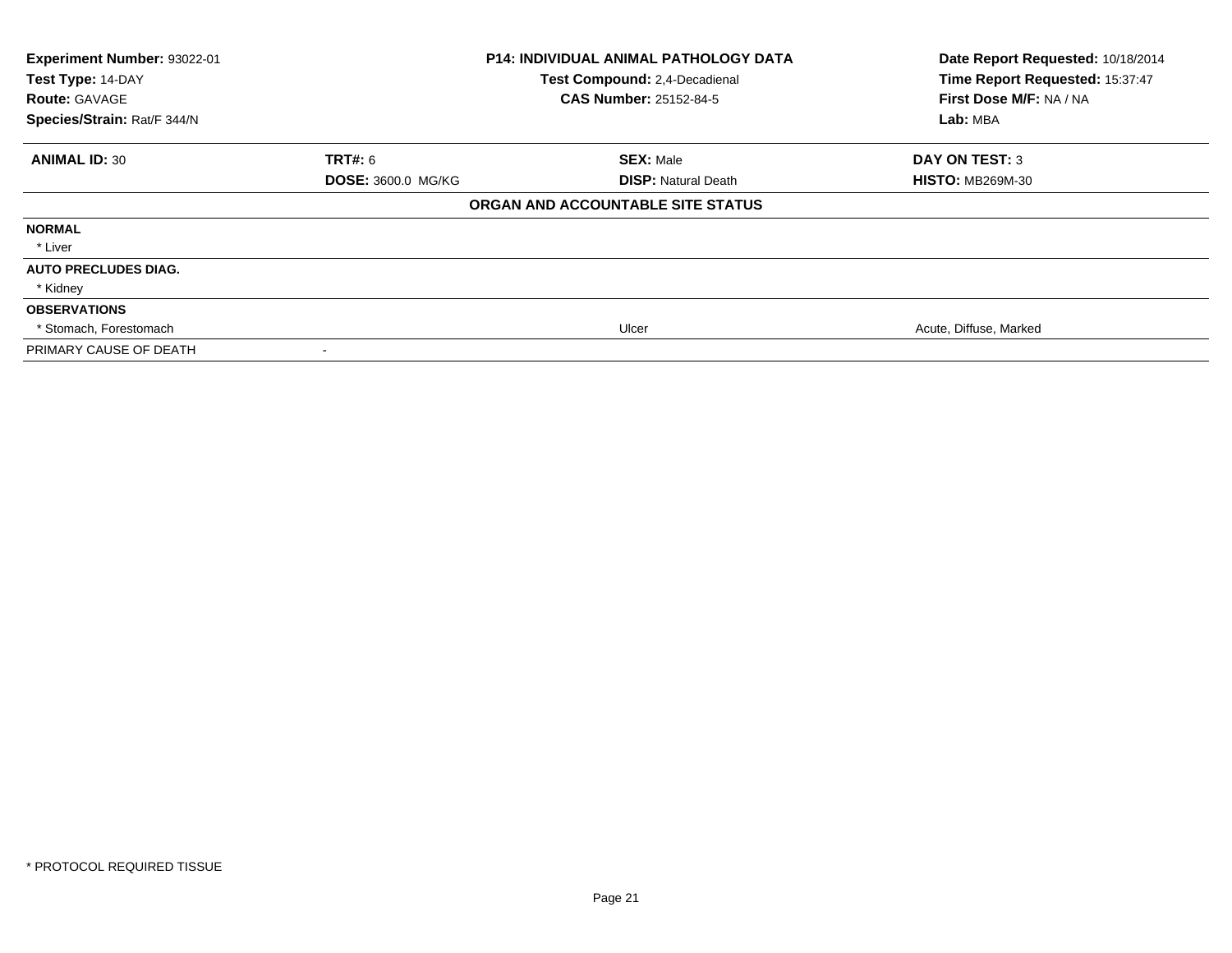| Experiment Number: 93022-01 |                               | <b>P14: INDIVIDUAL ANIMAL PATHOLOGY DATA</b> | Date Report Requested: 10/18/2014 |  |
|-----------------------------|-------------------------------|----------------------------------------------|-----------------------------------|--|
| Test Type: 14-DAY           | Test Compound: 2,4-Decadienal |                                              | Time Report Requested: 15:37:47   |  |
| <b>Route: GAVAGE</b>        |                               | <b>CAS Number: 25152-84-5</b>                | First Dose M/F: NA / NA           |  |
| Species/Strain: Rat/F 344/N |                               |                                              | Lab: MBA                          |  |
| <b>ANIMAL ID: 31</b>        | <b>TRT#: 7</b>                | <b>SEX: Female</b>                           | DAY ON TEST: 17                   |  |
|                             | <b>DOSE: 0.0 MG/KG</b>        | <b>DISP: Terminal Sacrifice</b>              | <b>HISTO: MB269M-31</b>           |  |
|                             |                               | ORGAN AND ACCOUNTABLE SITE STATUS            |                                   |  |
| <b>NORMAL</b>               |                               |                                              |                                   |  |
| * Kidney                    | * Liver                       | * Stomach, Forestomach                       |                                   |  |
| PRIMARY CAUSE OF DEATH      | $\,$                          |                                              |                                   |  |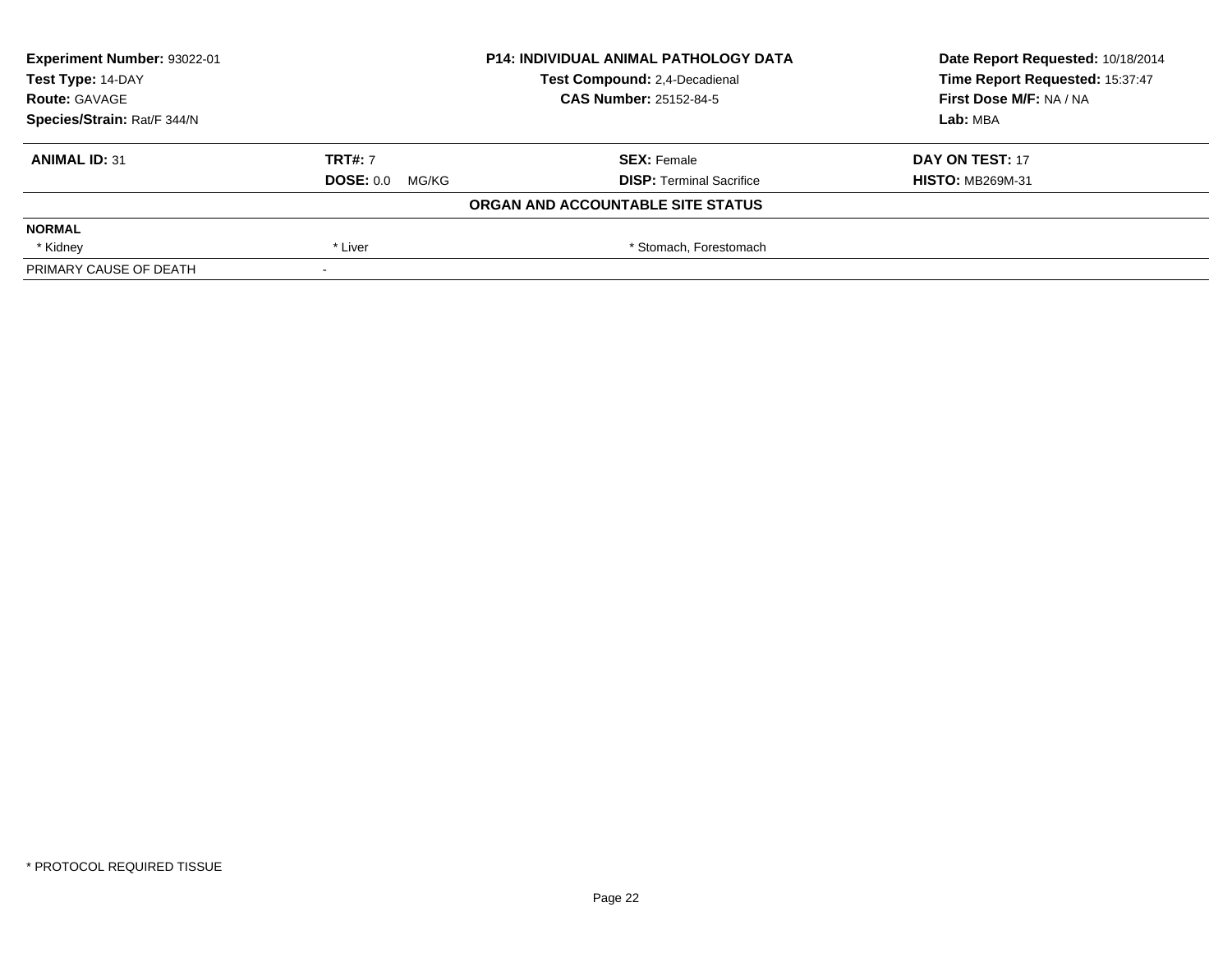| Experiment Number: 93022-01 |                               | <b>P14: INDIVIDUAL ANIMAL PATHOLOGY DATA</b> | Date Report Requested: 10/18/2014 |  |
|-----------------------------|-------------------------------|----------------------------------------------|-----------------------------------|--|
| Test Type: 14-DAY           | Test Compound: 2,4-Decadienal |                                              | Time Report Requested: 15:37:47   |  |
| <b>Route: GAVAGE</b>        |                               | <b>CAS Number: 25152-84-5</b>                | First Dose M/F: NA / NA           |  |
| Species/Strain: Rat/F 344/N |                               |                                              | Lab: MBA                          |  |
| <b>ANIMAL ID: 32</b>        | <b>TRT#: 7</b>                | <b>SEX: Female</b>                           | DAY ON TEST: 17                   |  |
|                             | <b>DOSE: 0.0 MG/KG</b>        | <b>DISP: Terminal Sacrifice</b>              | <b>HISTO: MB269M-32</b>           |  |
|                             |                               | ORGAN AND ACCOUNTABLE SITE STATUS            |                                   |  |
| <b>NORMAL</b>               |                               |                                              |                                   |  |
| * Kidney                    | * Liver                       | * Stomach, Forestomach                       |                                   |  |
| PRIMARY CAUSE OF DEATH      | $\,$                          |                                              |                                   |  |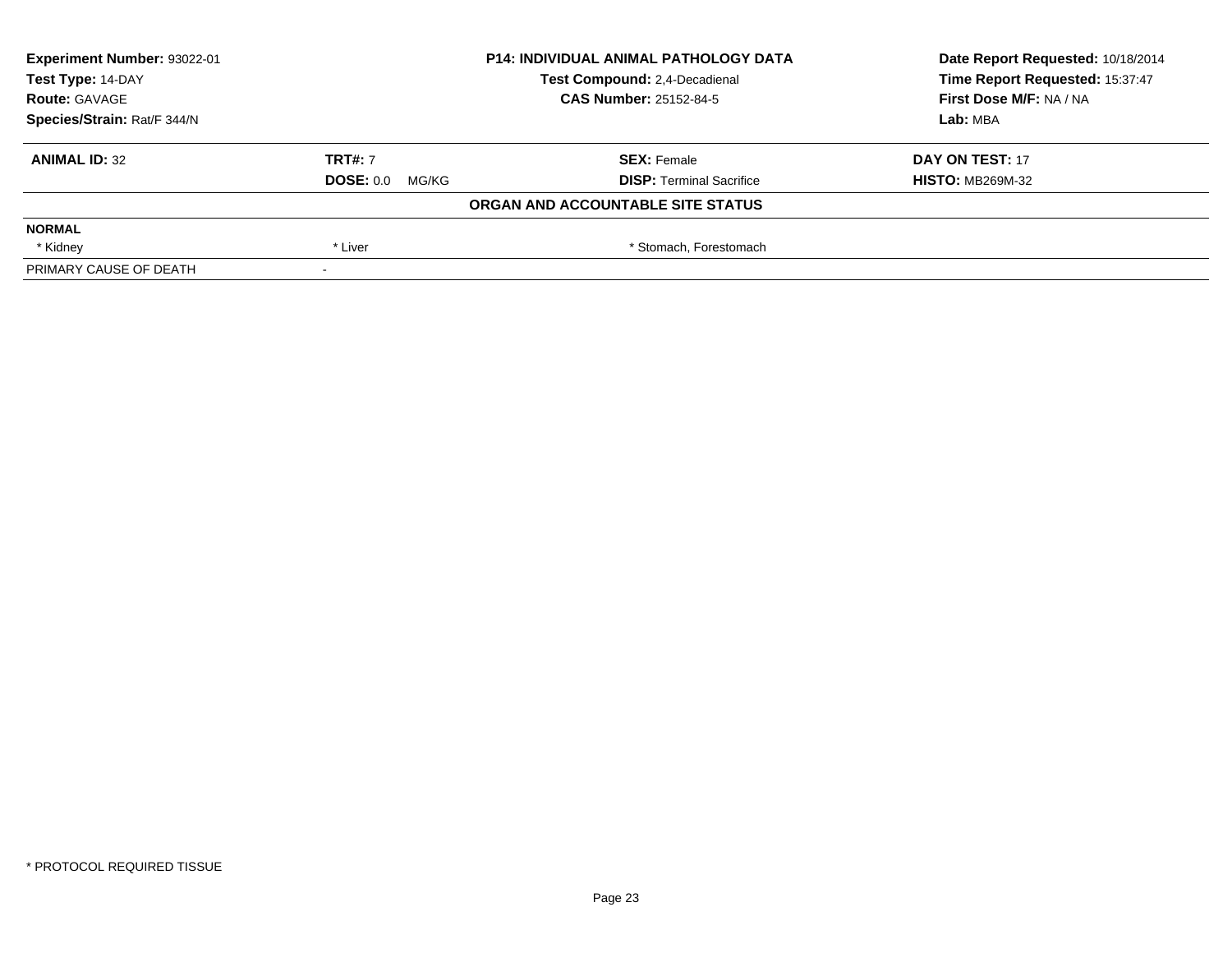| Experiment Number: 93022-01 | <b>P14: INDIVIDUAL ANIMAL PATHOLOGY DATA</b><br>Test Compound: 2,4-Decadienal |                                   | Date Report Requested: 10/18/2014 |  |
|-----------------------------|-------------------------------------------------------------------------------|-----------------------------------|-----------------------------------|--|
| Test Type: 14-DAY           |                                                                               |                                   | Time Report Requested: 15:37:47   |  |
| <b>Route: GAVAGE</b>        |                                                                               | <b>CAS Number: 25152-84-5</b>     | First Dose M/F: NA / NA           |  |
| Species/Strain: Rat/F 344/N |                                                                               |                                   | Lab: MBA                          |  |
| <b>ANIMAL ID: 33</b>        | <b>TRT#: 7</b>                                                                | <b>SEX: Female</b>                | DAY ON TEST: 17                   |  |
|                             | <b>DOSE: 0.0 MG/KG</b>                                                        | <b>DISP: Terminal Sacrifice</b>   | <b>HISTO: MB269M-33</b>           |  |
|                             |                                                                               | ORGAN AND ACCOUNTABLE SITE STATUS |                                   |  |
| <b>NORMAL</b>               |                                                                               |                                   |                                   |  |
| * Kidney                    | * Liver                                                                       | * Stomach, Forestomach            |                                   |  |
| PRIMARY CAUSE OF DEATH      | $\,$                                                                          |                                   |                                   |  |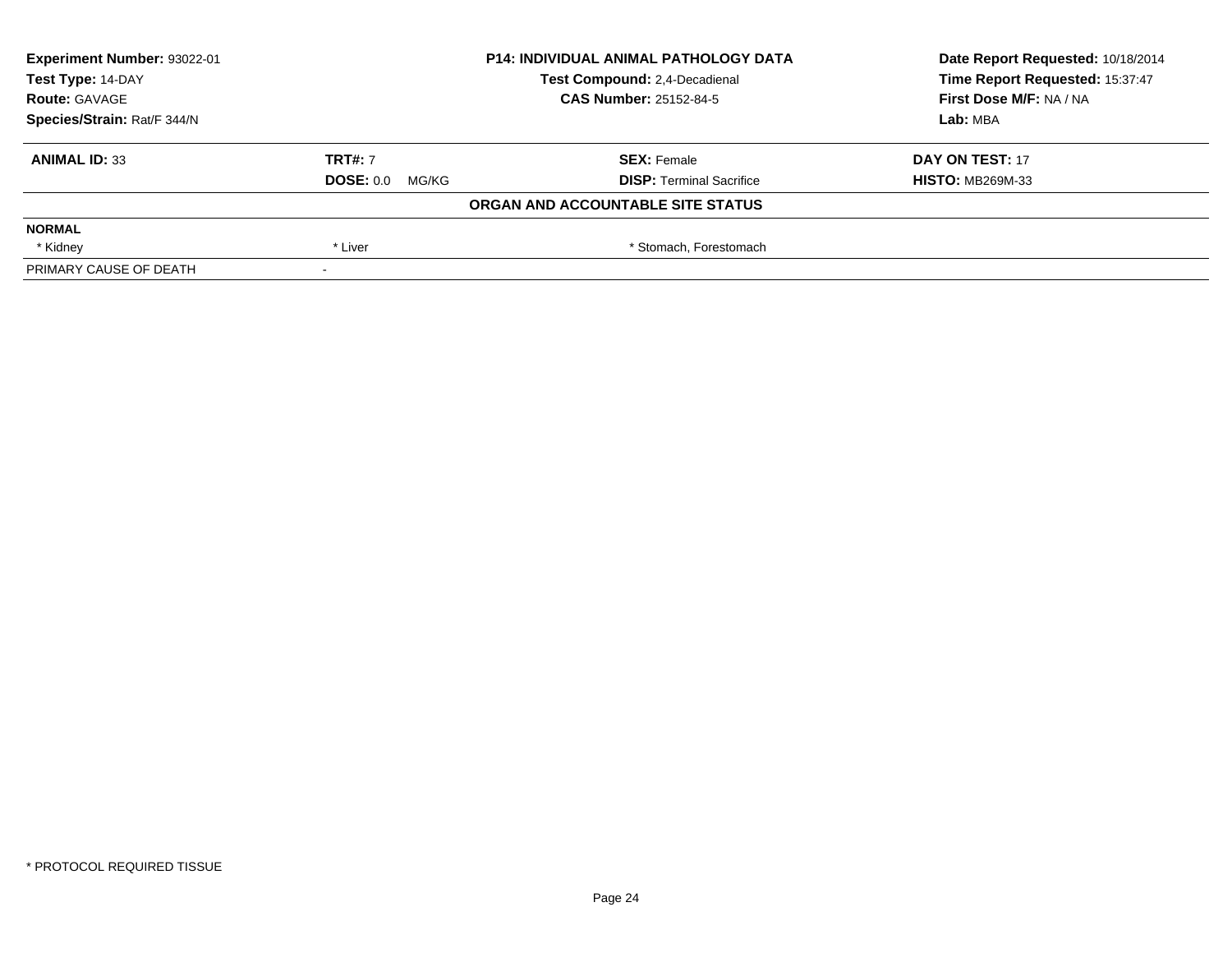| Experiment Number: 93022-01 | <b>P14: INDIVIDUAL ANIMAL PATHOLOGY DATA</b><br>Test Compound: 2,4-Decadienal |                                   | Date Report Requested: 10/18/2014 |
|-----------------------------|-------------------------------------------------------------------------------|-----------------------------------|-----------------------------------|
| Test Type: 14-DAY           |                                                                               |                                   | Time Report Requested: 15:37:47   |
| <b>Route: GAVAGE</b>        |                                                                               | <b>CAS Number: 25152-84-5</b>     | First Dose M/F: NA / NA           |
| Species/Strain: Rat/F 344/N |                                                                               |                                   | Lab: MBA                          |
| <b>ANIMAL ID: 34</b>        | <b>TRT#: 7</b>                                                                | <b>SEX: Female</b>                | DAY ON TEST: 17                   |
|                             | <b>DOSE: 0.0 MG/KG</b>                                                        | <b>DISP: Terminal Sacrifice</b>   | <b>HISTO: MB269M-34</b>           |
|                             |                                                                               | ORGAN AND ACCOUNTABLE SITE STATUS |                                   |
| <b>NORMAL</b>               |                                                                               |                                   |                                   |
| * Kidney                    | * Liver                                                                       | * Stomach, Forestomach            |                                   |
| PRIMARY CAUSE OF DEATH      | $\,$                                                                          |                                   |                                   |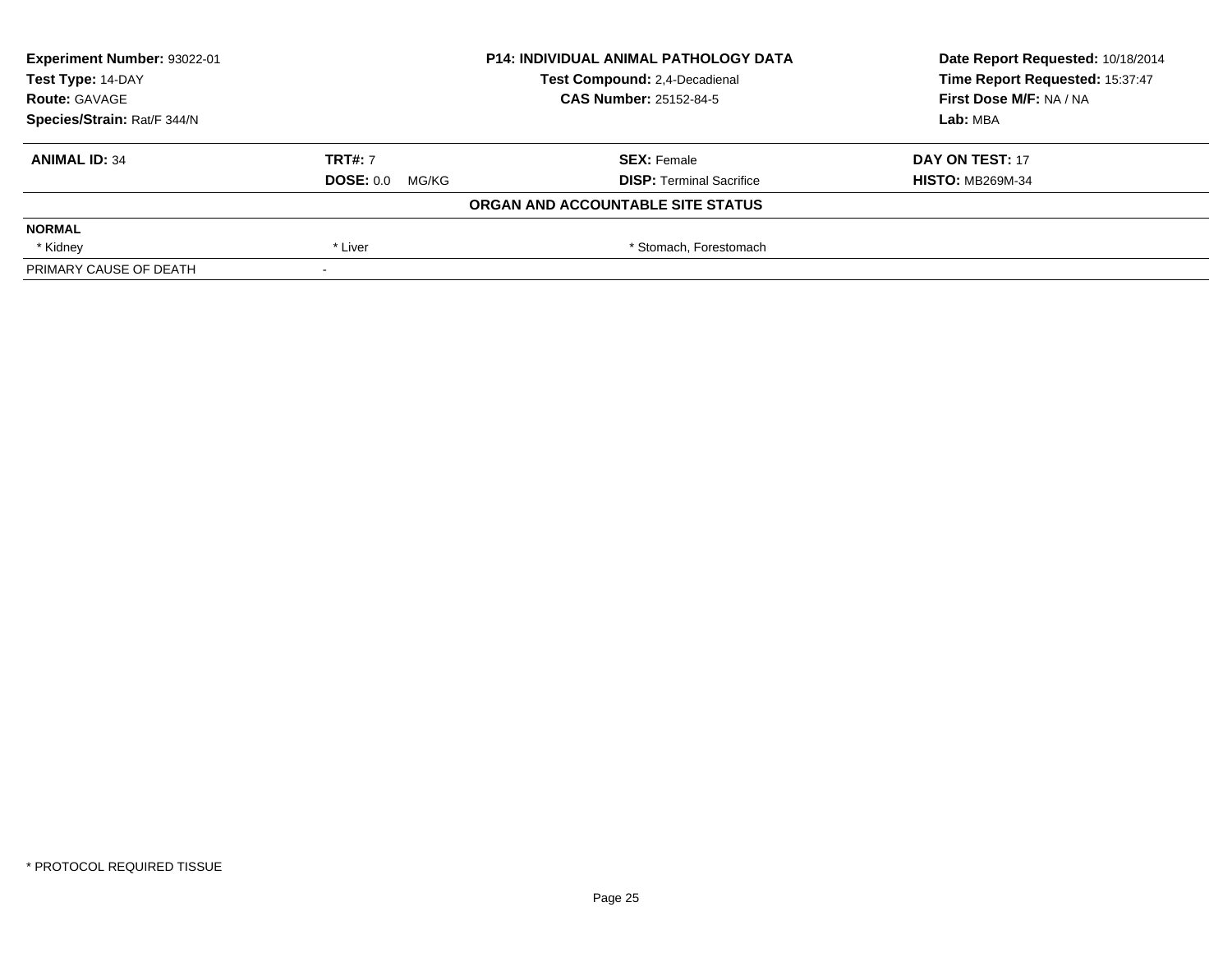| Experiment Number: 93022-01 | <b>P14: INDIVIDUAL ANIMAL PATHOLOGY DATA</b> |                                   | Date Report Requested: 10/18/2014 |  |
|-----------------------------|----------------------------------------------|-----------------------------------|-----------------------------------|--|
| Test Type: 14-DAY           |                                              | Test Compound: 2,4-Decadienal     | Time Report Requested: 15:37:47   |  |
| <b>Route: GAVAGE</b>        |                                              | <b>CAS Number: 25152-84-5</b>     | First Dose M/F: NA / NA           |  |
| Species/Strain: Rat/F 344/N |                                              |                                   | Lab: MBA                          |  |
| <b>ANIMAL ID: 35</b>        | <b>TRT#: 7</b>                               | <b>SEX: Female</b>                | DAY ON TEST: 17                   |  |
|                             | <b>DOSE: 0.0 MG/KG</b>                       | <b>DISP: Terminal Sacrifice</b>   | <b>HISTO: MB269M-35</b>           |  |
|                             |                                              | ORGAN AND ACCOUNTABLE SITE STATUS |                                   |  |
| <b>NORMAL</b>               |                                              |                                   |                                   |  |
| * Kidney                    | * Liver                                      | * Stomach, Forestomach            |                                   |  |
| PRIMARY CAUSE OF DEATH      | $\,$                                         |                                   |                                   |  |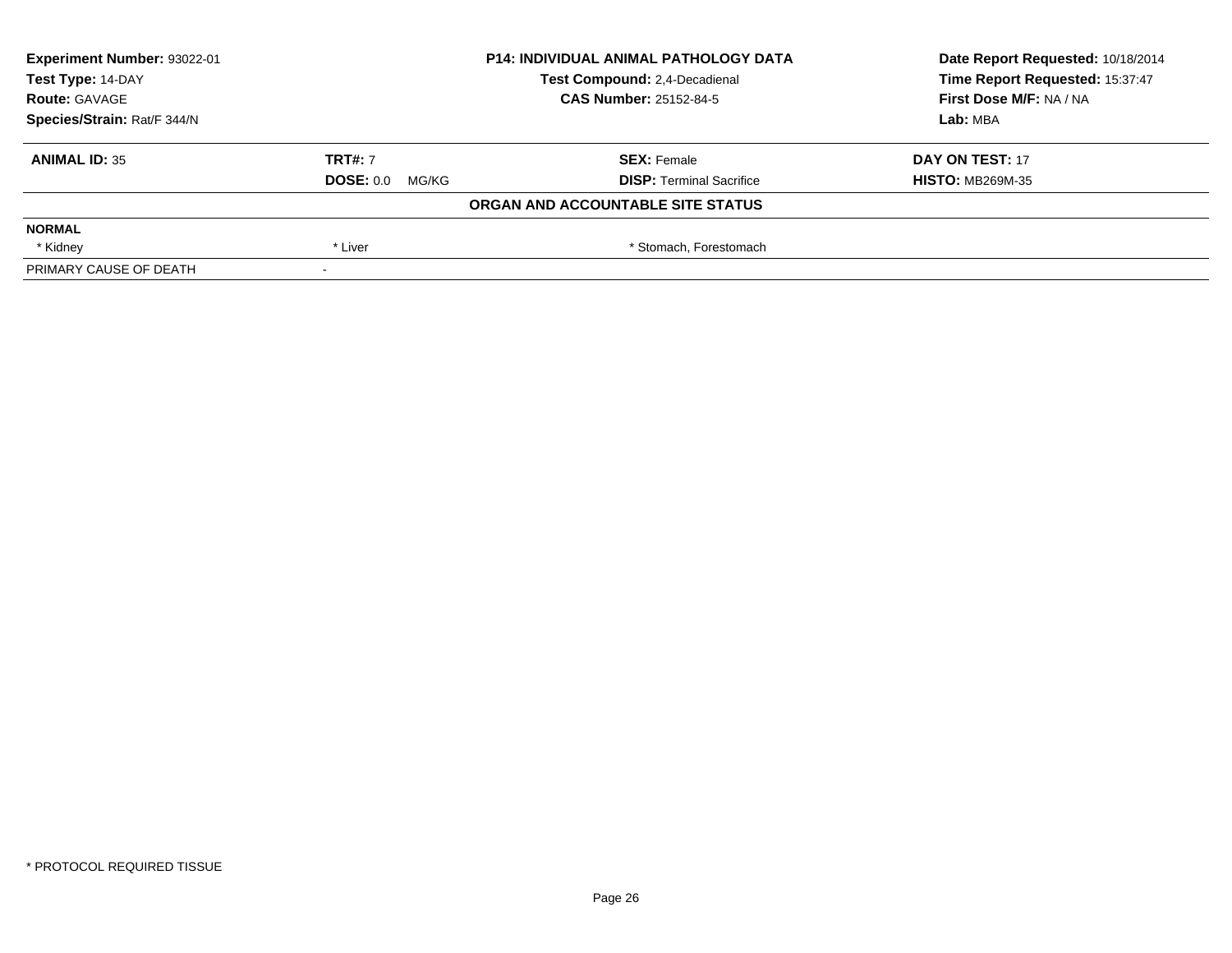| Experiment Number: 93022-01<br><b>P14: INDIVIDUAL ANIMAL PATHOLOGY DATA</b> |                          |                                   | Date Report Requested: 10/18/2014 |  |
|-----------------------------------------------------------------------------|--------------------------|-----------------------------------|-----------------------------------|--|
| Test Type: 14-DAY                                                           |                          | Test Compound: 2,4-Decadienal     | Time Report Requested: 15:37:47   |  |
| <b>Route: GAVAGE</b>                                                        |                          | <b>CAS Number: 25152-84-5</b>     | First Dose M/F: NA / NA           |  |
| Species/Strain: Rat/F 344/N                                                 |                          |                                   | Lab: MBA                          |  |
| <b>ANIMAL ID: 46</b>                                                        | <b>TRT#: 10</b>          | <b>SEX: Female</b>                | DAY ON TEST: 17                   |  |
|                                                                             | <b>DOSE: 400.0 MG/KG</b> | <b>DISP:</b> Terminal Sacrifice   | <b>HISTO: MB269M-46</b>           |  |
|                                                                             |                          | ORGAN AND ACCOUNTABLE SITE STATUS |                                   |  |
| <b>NORMAL</b>                                                               |                          |                                   |                                   |  |
| * Stomach. Forestomach                                                      |                          |                                   |                                   |  |
| PRIMARY CAUSE OF DEATH                                                      |                          |                                   |                                   |  |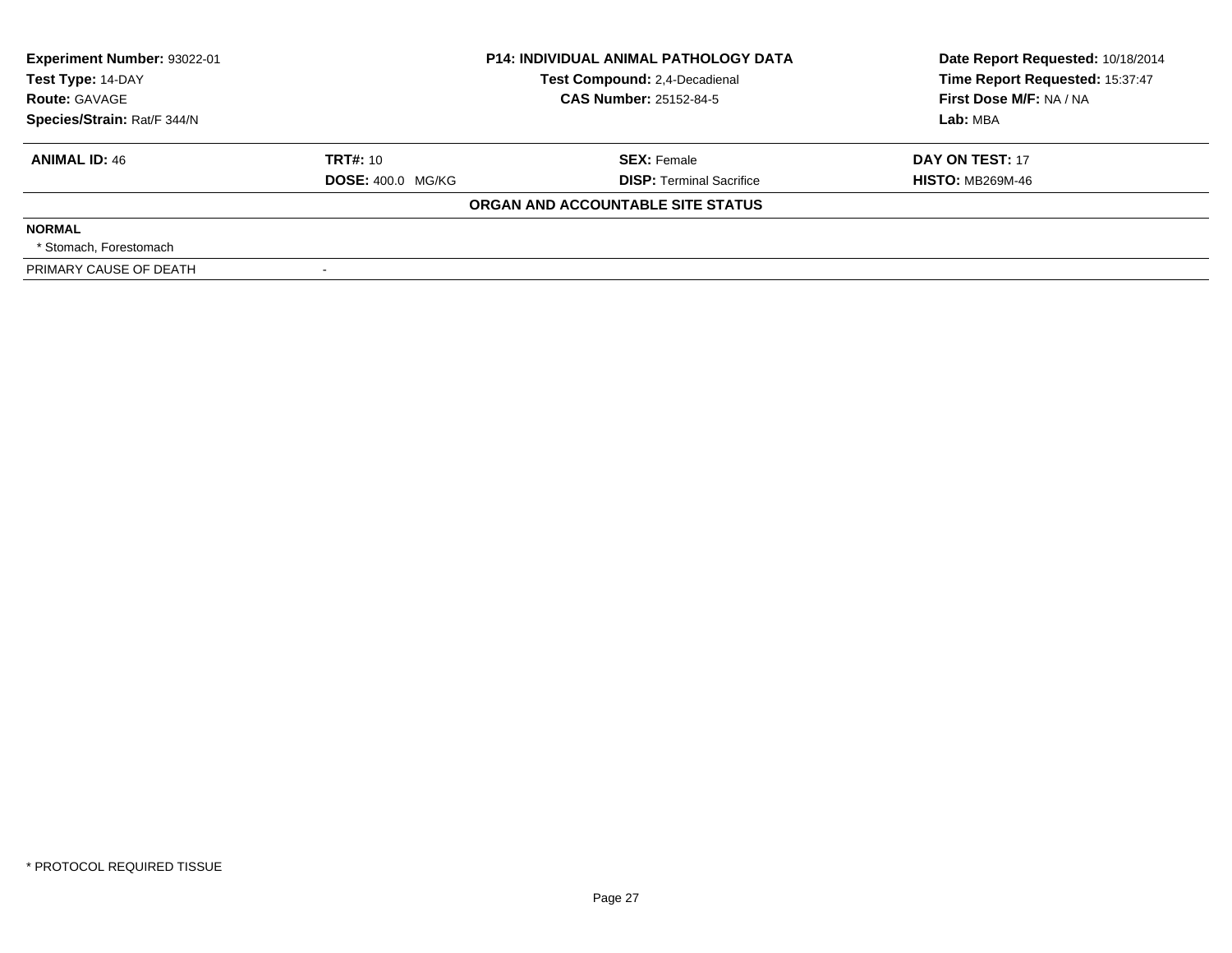| Experiment Number: 93022-01 | <b>P14: INDIVIDUAL ANIMAL PATHOLOGY DATA</b> |                                   | Date Report Requested: 10/18/2014 |
|-----------------------------|----------------------------------------------|-----------------------------------|-----------------------------------|
| Test Type: 14-DAY           |                                              | Test Compound: 2,4-Decadienal     | Time Report Requested: 15:37:47   |
| <b>Route: GAVAGE</b>        |                                              | <b>CAS Number: 25152-84-5</b>     | First Dose M/F: NA / NA           |
| Species/Strain: Rat/F 344/N |                                              |                                   | Lab: MBA                          |
| <b>ANIMAL ID: 47</b>        | <b>TRT#: 10</b>                              | <b>SEX: Female</b>                | DAY ON TEST: 17                   |
|                             | <b>DOSE: 400.0 MG/KG</b>                     | <b>DISP:</b> Terminal Sacrifice   | <b>HISTO: MB269M-47</b>           |
|                             |                                              | ORGAN AND ACCOUNTABLE SITE STATUS |                                   |
| <b>NORMAL</b>               |                                              |                                   |                                   |
| * Stomach. Forestomach      |                                              |                                   |                                   |
| PRIMARY CAUSE OF DEATH      |                                              |                                   |                                   |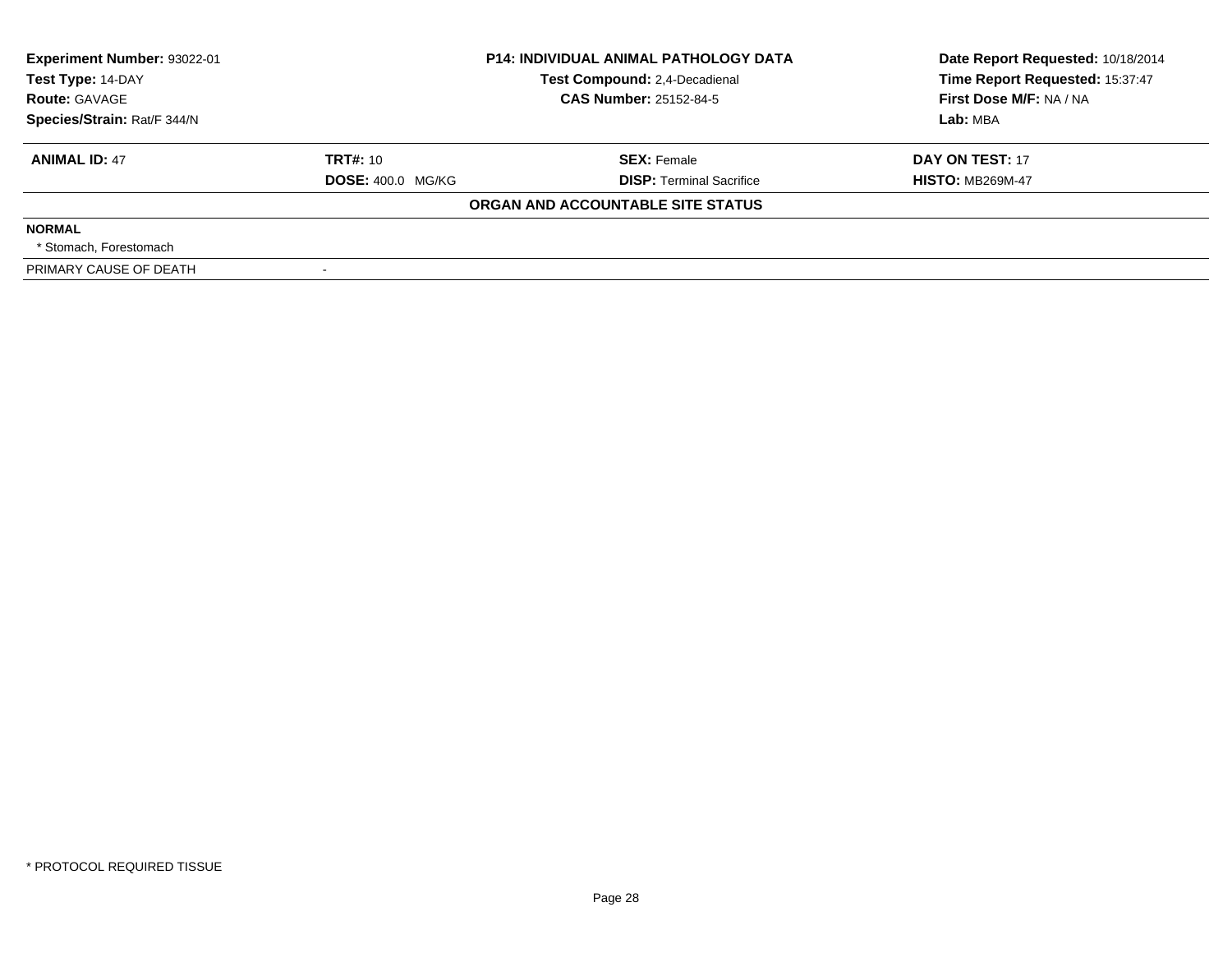| Experiment Number: 93022-01<br>Test Type: 14-DAY | <b>P14: INDIVIDUAL ANIMAL PATHOLOGY DATA</b><br>Test Compound: 2,4-Decadienal |                                   | Date Report Requested: 10/18/2014<br>Time Report Requested: 15:37:47 |  |
|--------------------------------------------------|-------------------------------------------------------------------------------|-----------------------------------|----------------------------------------------------------------------|--|
| <b>Route: GAVAGE</b>                             |                                                                               | <b>CAS Number: 25152-84-5</b>     | First Dose M/F: NA / NA                                              |  |
| Species/Strain: Rat/F 344/N                      |                                                                               |                                   | Lab: MBA                                                             |  |
| <b>ANIMAL ID: 48</b>                             | TRT#: 10                                                                      | <b>SEX: Female</b>                | DAY ON TEST: 17                                                      |  |
|                                                  | <b>DOSE: 400.0 MG/KG</b>                                                      | <b>DISP: Terminal Sacrifice</b>   | <b>HISTO: MB269M-48</b>                                              |  |
|                                                  |                                                                               | ORGAN AND ACCOUNTABLE SITE STATUS |                                                                      |  |
| <b>NORMAL</b>                                    |                                                                               |                                   |                                                                      |  |
| * Stomach. Forestomach                           |                                                                               |                                   |                                                                      |  |
| PRIMARY CAUSE OF DEATH                           |                                                                               |                                   |                                                                      |  |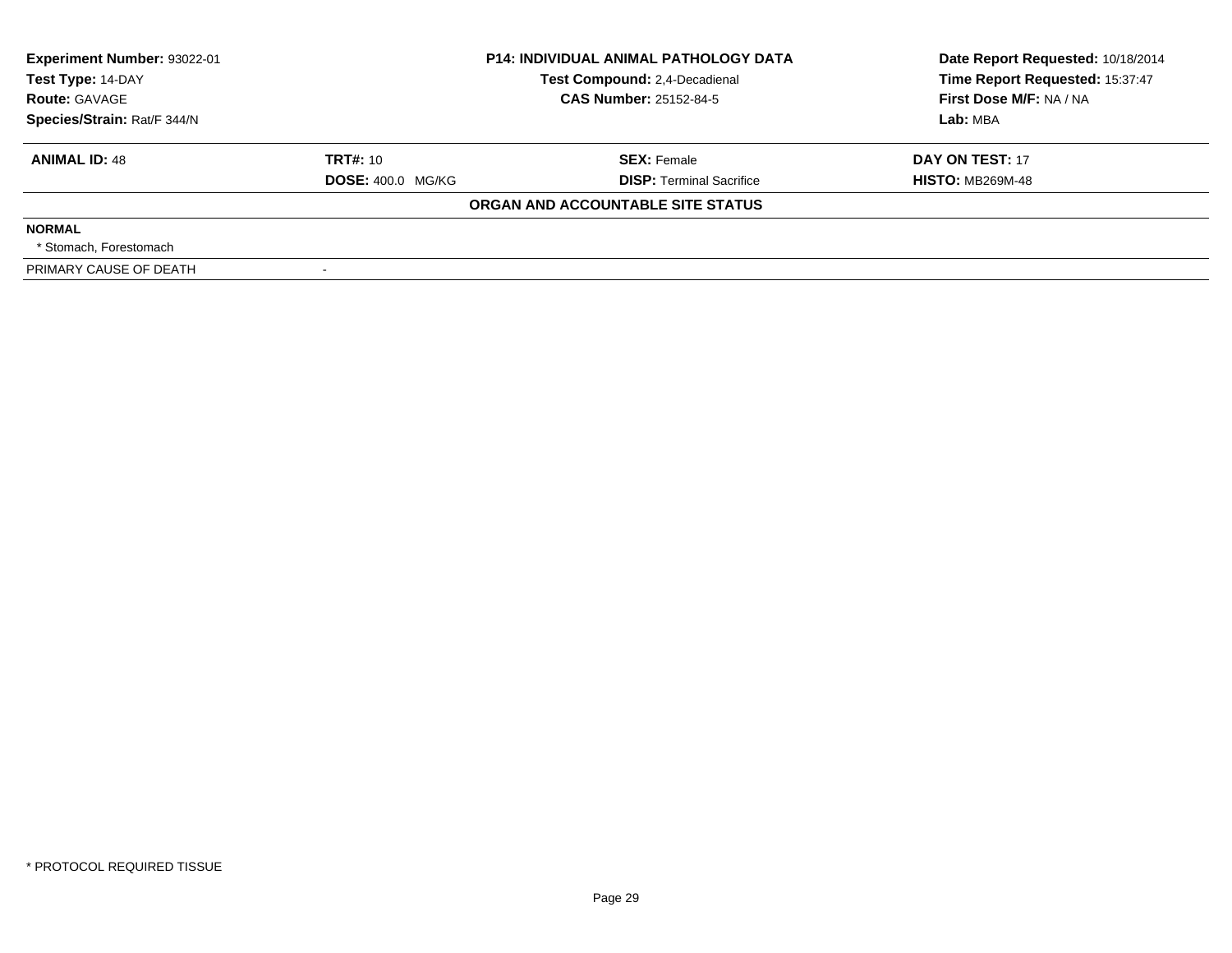| Experiment Number: 93022-01 | <b>P14: INDIVIDUAL ANIMAL PATHOLOGY DATA</b> |                                   | Date Report Requested: 10/18/2014 |  |
|-----------------------------|----------------------------------------------|-----------------------------------|-----------------------------------|--|
| Test Type: 14-DAY           |                                              | Test Compound: 2,4-Decadienal     | Time Report Requested: 15:37:47   |  |
| <b>Route: GAVAGE</b>        |                                              | <b>CAS Number: 25152-84-5</b>     | First Dose M/F: NA / NA           |  |
| Species/Strain: Rat/F 344/N |                                              |                                   | Lab: MBA                          |  |
| <b>ANIMAL ID: 49</b>        | <b>TRT#: 10</b>                              | <b>SEX: Female</b>                | DAY ON TEST: 17                   |  |
|                             | <b>DOSE: 400.0 MG/KG</b>                     | <b>DISP: Terminal Sacrifice</b>   | <b>HISTO: MB269M-49</b>           |  |
|                             |                                              | ORGAN AND ACCOUNTABLE SITE STATUS |                                   |  |
| <b>NORMAL</b>               |                                              |                                   |                                   |  |
| * Stomach. Forestomach      |                                              |                                   |                                   |  |
| PRIMARY CAUSE OF DEATH      |                                              |                                   |                                   |  |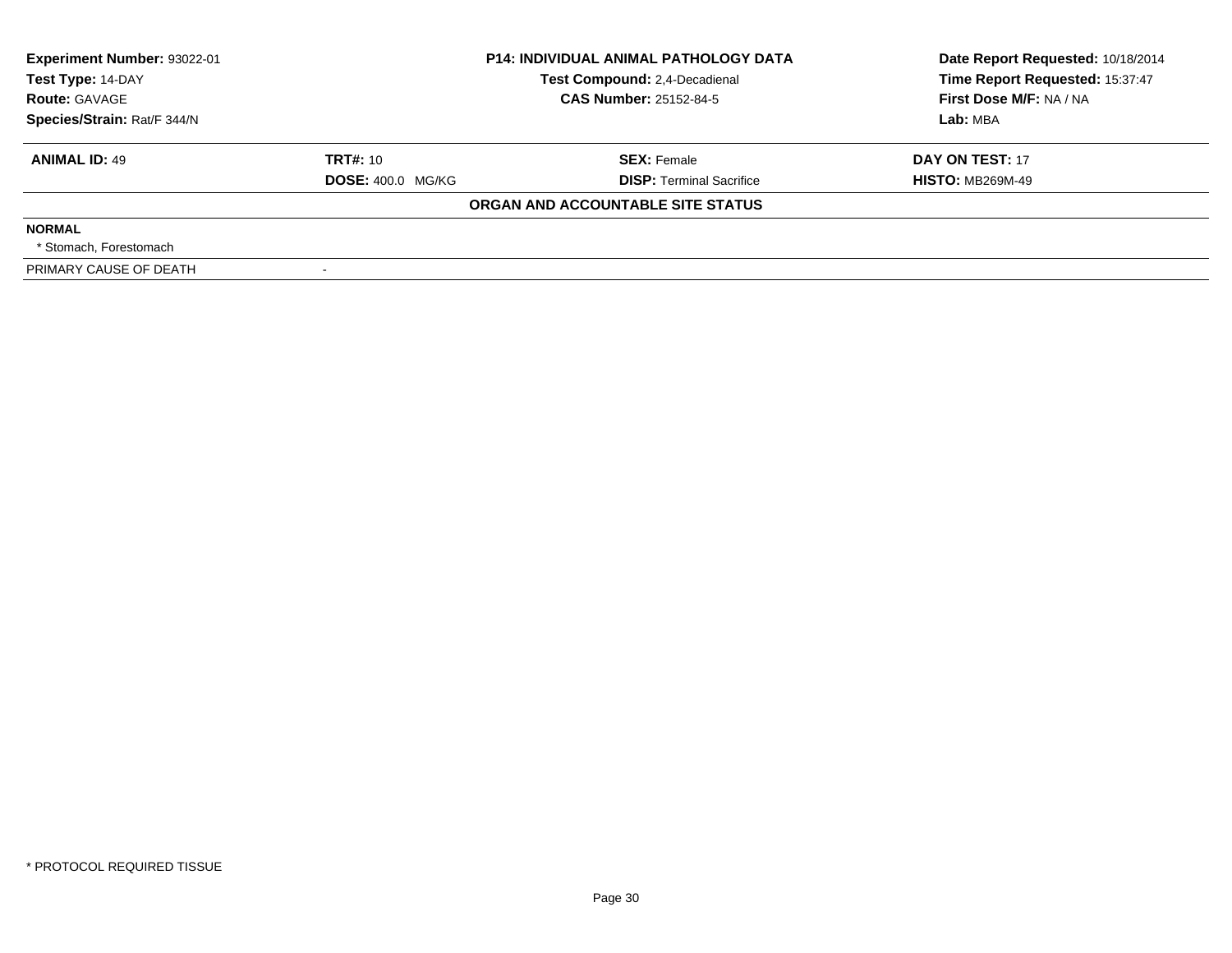| Experiment Number: 93022-01 | <b>P14: INDIVIDUAL ANIMAL PATHOLOGY DATA</b> |                                   | Date Report Requested: 10/18/2014 |
|-----------------------------|----------------------------------------------|-----------------------------------|-----------------------------------|
| Test Type: 14-DAY           |                                              | Test Compound: 2,4-Decadienal     | Time Report Requested: 15:37:47   |
| <b>Route: GAVAGE</b>        |                                              | <b>CAS Number: 25152-84-5</b>     | First Dose M/F: NA / NA           |
| Species/Strain: Rat/F 344/N |                                              |                                   | Lab: MBA                          |
| <b>ANIMAL ID: 50</b>        | <b>TRT#: 10</b>                              | <b>SEX: Female</b>                | DAY ON TEST: 17                   |
|                             | <b>DOSE: 400.0 MG/KG</b>                     | <b>DISP: Terminal Sacrifice</b>   | <b>HISTO: MB269M-50</b>           |
|                             |                                              | ORGAN AND ACCOUNTABLE SITE STATUS |                                   |
| <b>NORMAL</b>               |                                              |                                   |                                   |
| * Stomach. Forestomach      |                                              |                                   |                                   |
| PRIMARY CAUSE OF DEATH      |                                              |                                   |                                   |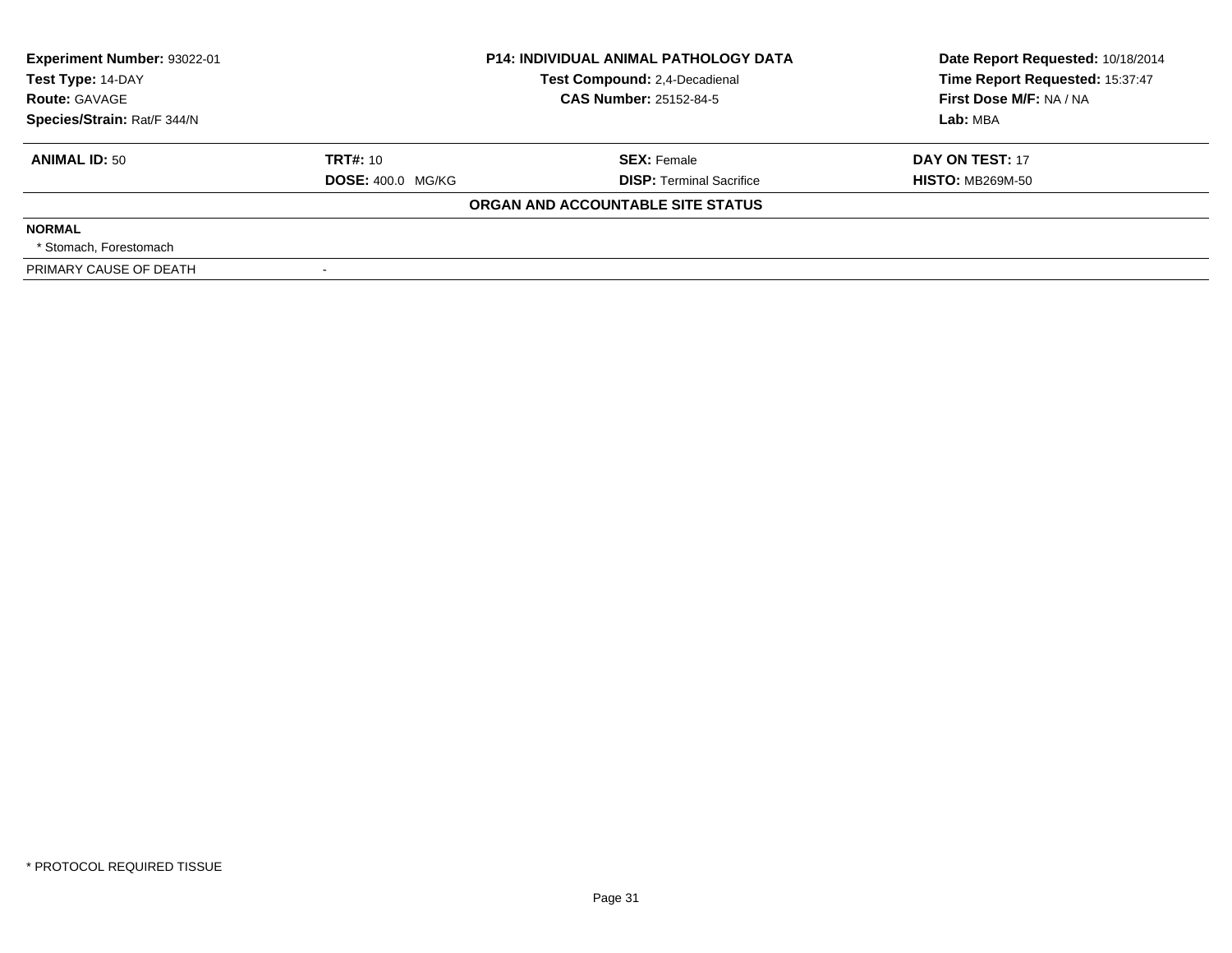| Experiment Number: 93022-01<br>Test Type: 14-DAY<br><b>Route: GAVAGE</b> |                           | <b>P14: INDIVIDUAL ANIMAL PATHOLOGY DATA</b><br>Test Compound: 2,4-Decadienal<br><b>CAS Number: 25152-84-5</b> | Date Report Requested: 10/18/2014<br>Time Report Requested: 15:37:47<br>First Dose M/F: NA / NA |
|--------------------------------------------------------------------------|---------------------------|----------------------------------------------------------------------------------------------------------------|-------------------------------------------------------------------------------------------------|
| Species/Strain: Rat/F 344/N                                              |                           |                                                                                                                | Lab: MBA                                                                                        |
| <b>ANIMAL ID: 51</b>                                                     | <b>TRT#: 11</b>           | <b>SEX: Female</b>                                                                                             | DAY ON TEST: 17                                                                                 |
|                                                                          | <b>DOSE: 1200.0 MG/KG</b> | <b>DISP:</b> Terminal Sacrifice                                                                                | <b>HISTO: MB269M-51</b>                                                                         |
|                                                                          |                           | ORGAN AND ACCOUNTABLE SITE STATUS                                                                              |                                                                                                 |
| <b>NORMAL</b>                                                            |                           |                                                                                                                |                                                                                                 |
| * Kidney                                                                 | * Liver                   |                                                                                                                |                                                                                                 |
| <b>OBSERVATIONS</b>                                                      |                           |                                                                                                                |                                                                                                 |
| * Stomach, Forestomach                                                   | Epithelium                | Hyperplasia                                                                                                    | Diffuse, Moderate                                                                               |
|                                                                          |                           | Ulcer                                                                                                          | Chronic Active, Focal, Marked                                                                   |
| [ Ulcer TGLS = $1-3$ ]                                                   |                           |                                                                                                                |                                                                                                 |
| PRIMARY CAUSE OF DEATH                                                   |                           |                                                                                                                |                                                                                                 |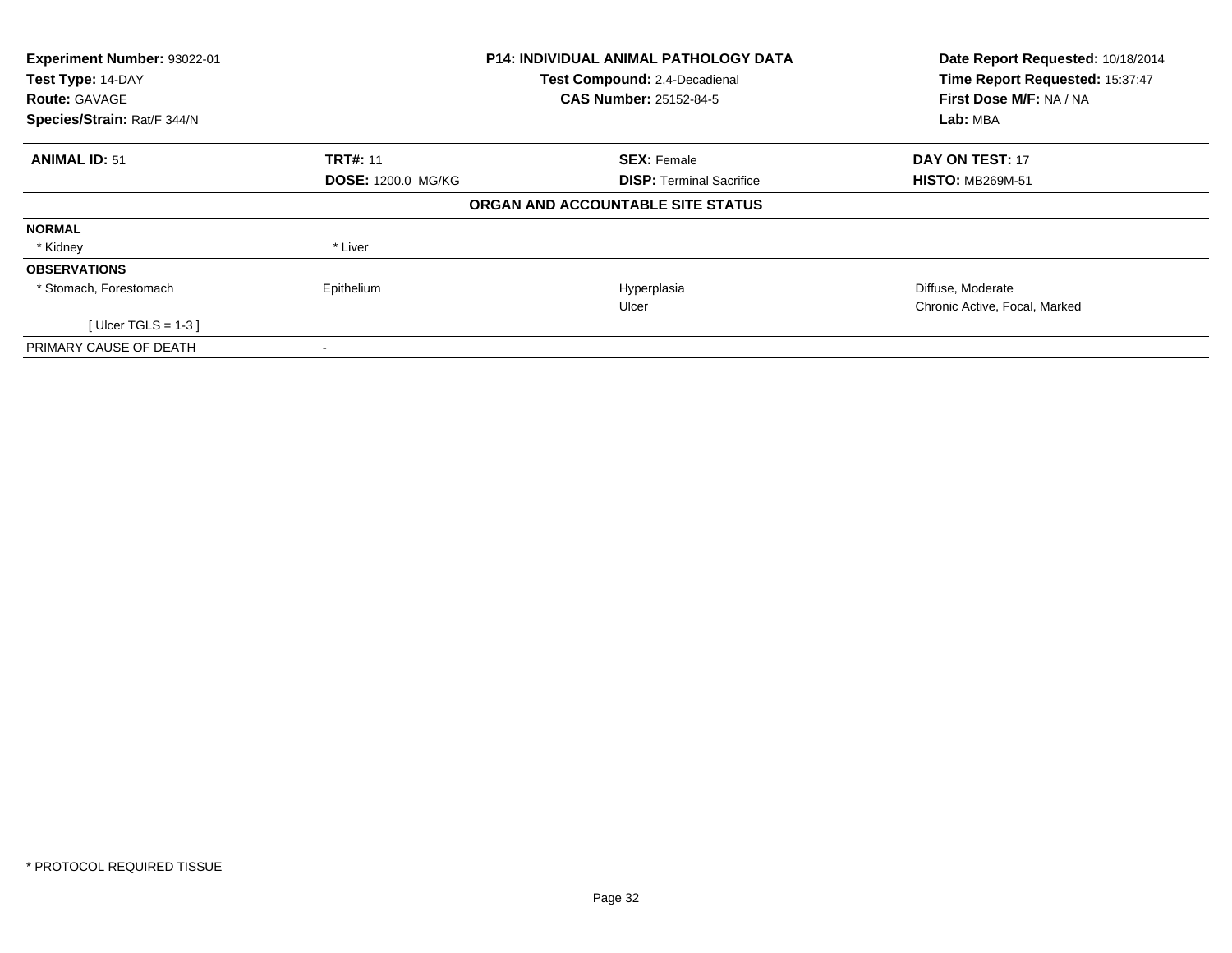| Experiment Number: 93022-01<br>Test Type: 14-DAY<br><b>Route: GAVAGE</b> |                           | <b>P14: INDIVIDUAL ANIMAL PATHOLOGY DATA</b><br>Test Compound: 2,4-Decadienal<br><b>CAS Number: 25152-84-5</b> | Date Report Requested: 10/18/2014<br>Time Report Requested: 15:37:47<br>First Dose M/F: NA / NA |
|--------------------------------------------------------------------------|---------------------------|----------------------------------------------------------------------------------------------------------------|-------------------------------------------------------------------------------------------------|
| Species/Strain: Rat/F 344/N                                              |                           |                                                                                                                | Lab: MBA                                                                                        |
| <b>ANIMAL ID: 52</b>                                                     | <b>TRT#: 11</b>           | <b>SEX: Female</b>                                                                                             | DAY ON TEST: 17                                                                                 |
|                                                                          | <b>DOSE: 1200.0 MG/KG</b> | <b>DISP:</b> Terminal Sacrifice                                                                                | <b>HISTO: MB269M-52</b>                                                                         |
|                                                                          |                           | ORGAN AND ACCOUNTABLE SITE STATUS                                                                              |                                                                                                 |
| <b>NORMAL</b>                                                            |                           |                                                                                                                |                                                                                                 |
| * Kidney                                                                 | * Liver                   |                                                                                                                |                                                                                                 |
| <b>OBSERVATIONS</b>                                                      |                           |                                                                                                                |                                                                                                 |
| * Stomach, Forestomach                                                   | Epithelium                | Hyperplasia                                                                                                    | Diffuse, Moderate                                                                               |
|                                                                          |                           | Ulcer                                                                                                          | Chronic Active, Focal, Marked                                                                   |
| [ Ulcer TGLS = $1-1$ ]                                                   |                           |                                                                                                                |                                                                                                 |
| PRIMARY CAUSE OF DEATH                                                   |                           |                                                                                                                |                                                                                                 |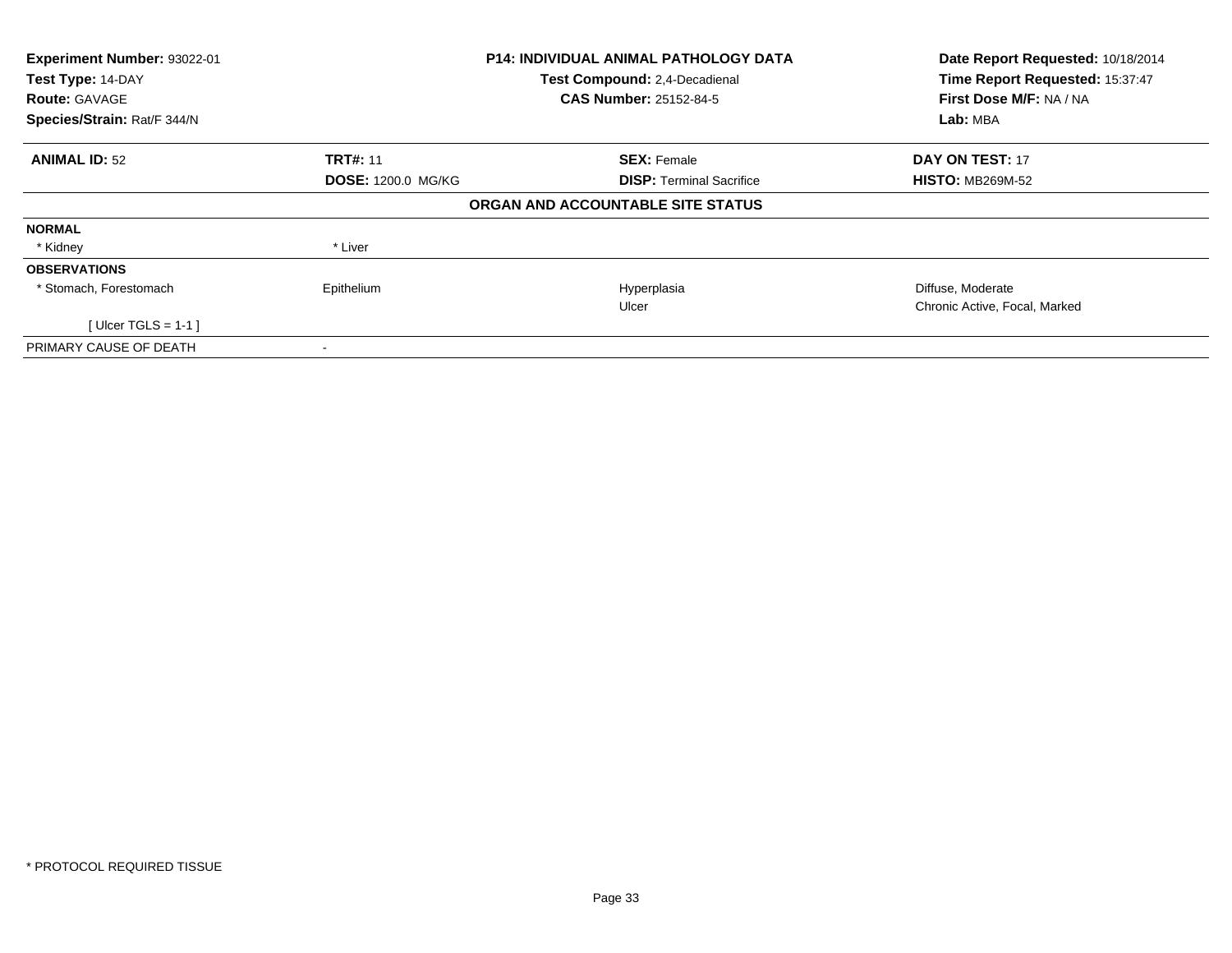| Experiment Number: 93022-01<br>Test Type: 14-DAY<br><b>Route: GAVAGE</b> |                           | <b>P14: INDIVIDUAL ANIMAL PATHOLOGY DATA</b><br>Test Compound: 2,4-Decadienal<br><b>CAS Number: 25152-84-5</b> | Date Report Requested: 10/18/2014<br>Time Report Requested: 15:37:47<br>First Dose M/F: NA / NA |
|--------------------------------------------------------------------------|---------------------------|----------------------------------------------------------------------------------------------------------------|-------------------------------------------------------------------------------------------------|
| Species/Strain: Rat/F 344/N                                              |                           |                                                                                                                | Lab: MBA                                                                                        |
| <b>ANIMAL ID: 53</b>                                                     | <b>TRT#: 11</b>           | <b>SEX: Female</b>                                                                                             | DAY ON TEST: 17                                                                                 |
|                                                                          | <b>DOSE: 1200.0 MG/KG</b> | <b>DISP:</b> Terminal Sacrifice                                                                                | <b>HISTO: MB269M-53</b>                                                                         |
|                                                                          |                           | ORGAN AND ACCOUNTABLE SITE STATUS                                                                              |                                                                                                 |
| <b>NORMAL</b>                                                            |                           |                                                                                                                |                                                                                                 |
| * Kidney                                                                 | * Liver                   |                                                                                                                |                                                                                                 |
| <b>OBSERVATIONS</b>                                                      |                           |                                                                                                                |                                                                                                 |
| * Stomach, Forestomach                                                   | Epithelium                | Hyperplasia                                                                                                    | Diffuse, Moderate                                                                               |
|                                                                          |                           | Ulcer                                                                                                          | Chronic Active, Focal, Marked                                                                   |
| [ Ulcer TGLS = $1-1$ ]                                                   |                           |                                                                                                                |                                                                                                 |
| PRIMARY CAUSE OF DEATH                                                   |                           |                                                                                                                |                                                                                                 |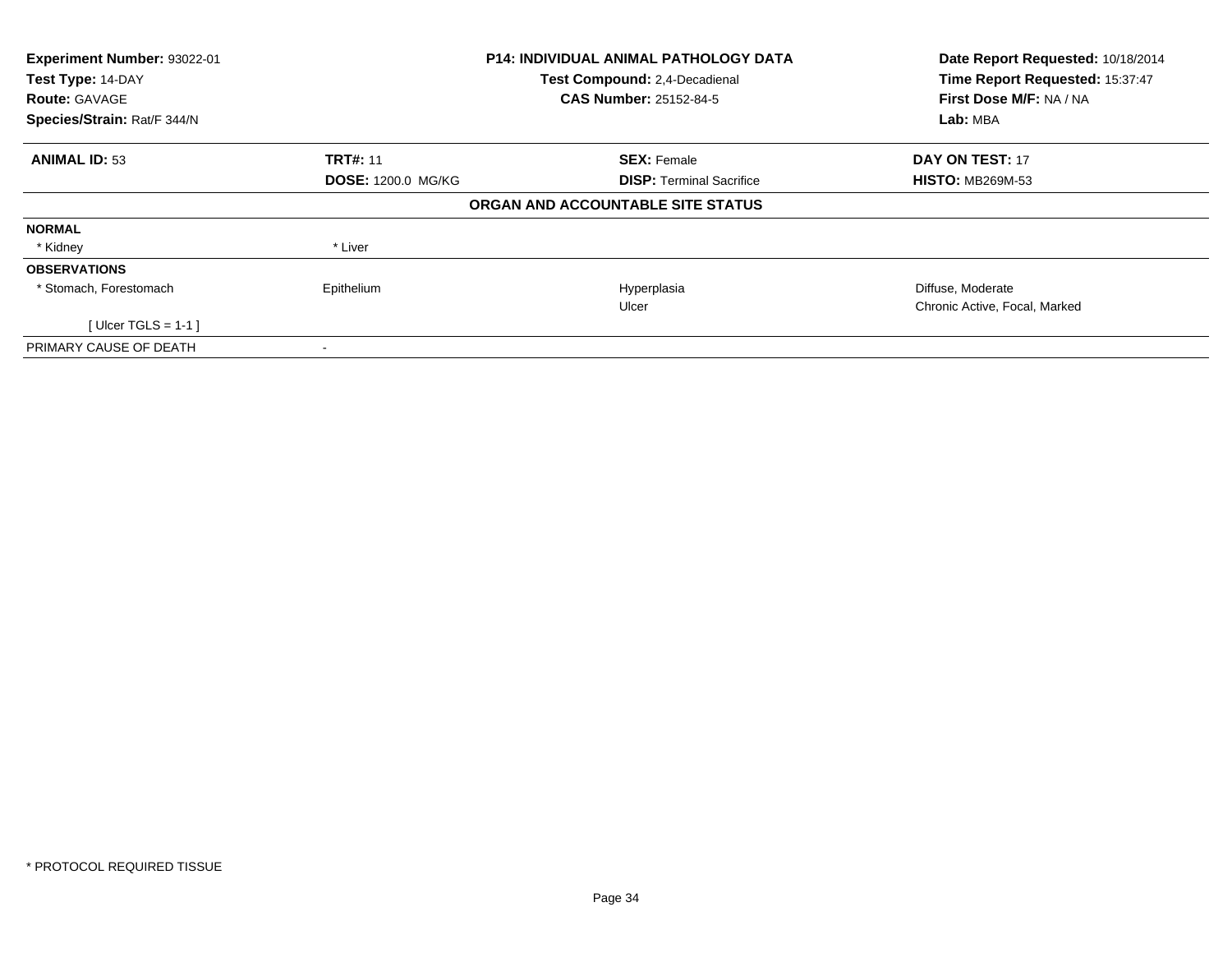| Experiment Number: 93022-01<br>Test Type: 14-DAY<br><b>Route: GAVAGE</b> |                           | <b>P14: INDIVIDUAL ANIMAL PATHOLOGY DATA</b><br>Test Compound: 2,4-Decadienal<br><b>CAS Number: 25152-84-5</b> | Date Report Requested: 10/18/2014<br>Time Report Requested: 15:37:47<br>First Dose M/F: NA / NA |
|--------------------------------------------------------------------------|---------------------------|----------------------------------------------------------------------------------------------------------------|-------------------------------------------------------------------------------------------------|
| Species/Strain: Rat/F 344/N                                              |                           |                                                                                                                | Lab: MBA                                                                                        |
| <b>ANIMAL ID: 54</b>                                                     | <b>TRT#: 11</b>           | <b>SEX: Female</b>                                                                                             | DAY ON TEST: 17                                                                                 |
|                                                                          | <b>DOSE: 1200.0 MG/KG</b> | <b>DISP:</b> Terminal Sacrifice                                                                                | <b>HISTO: MB269M-54</b>                                                                         |
|                                                                          |                           | ORGAN AND ACCOUNTABLE SITE STATUS                                                                              |                                                                                                 |
| <b>NORMAL</b>                                                            |                           |                                                                                                                |                                                                                                 |
| * Kidney                                                                 | * Liver                   |                                                                                                                |                                                                                                 |
| <b>OBSERVATIONS</b>                                                      |                           |                                                                                                                |                                                                                                 |
| * Stomach, Forestomach                                                   | Epithelium                | Hyperplasia                                                                                                    | Diffuse, Moderate                                                                               |
|                                                                          |                           | Ulcer                                                                                                          | Chronic Active, Focal, Marked                                                                   |
| [ Ulcer TGLS = $1-3$ ]                                                   |                           |                                                                                                                |                                                                                                 |
| PRIMARY CAUSE OF DEATH                                                   |                           |                                                                                                                |                                                                                                 |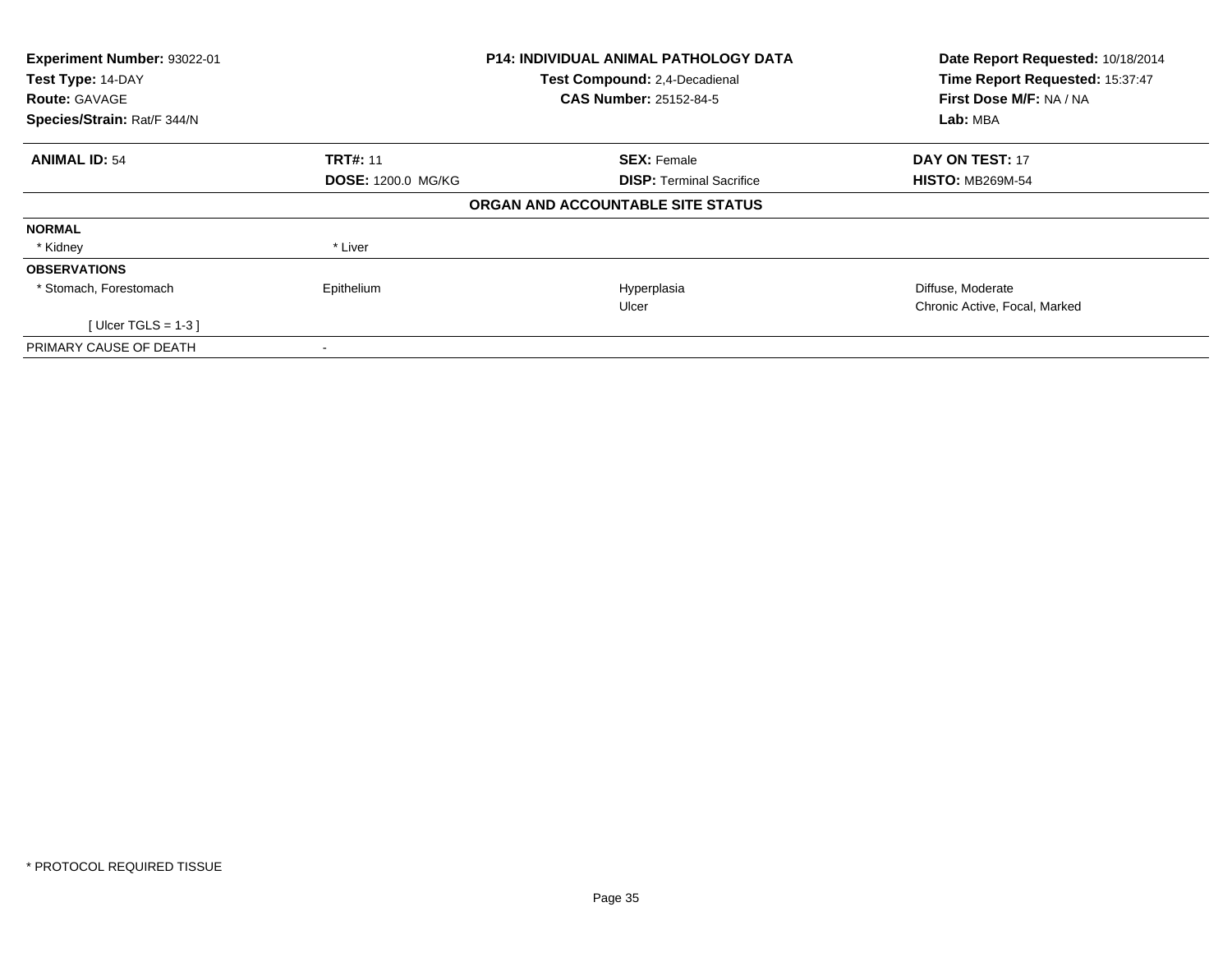| Experiment Number: 93022-01<br>Test Type: 14-DAY<br><b>Route: GAVAGE</b><br>Species/Strain: Rat/F 344/N |                           | P14: INDIVIDUAL ANIMAL PATHOLOGY DATA<br>Test Compound: 2,4-Decadienal<br><b>CAS Number: 25152-84-5</b> | Date Report Requested: 10/18/2014<br>Time Report Requested: 15:37:47<br>First Dose M/F: NA / NA<br>Lab: MBA |
|---------------------------------------------------------------------------------------------------------|---------------------------|---------------------------------------------------------------------------------------------------------|-------------------------------------------------------------------------------------------------------------|
| <b>ANIMAL ID: 55</b>                                                                                    | <b>TRT#: 11</b>           | <b>SEX: Female</b>                                                                                      | DAY ON TEST: 17                                                                                             |
|                                                                                                         | <b>DOSE: 1200.0 MG/KG</b> | <b>DISP:</b> Terminal Sacrifice                                                                         | <b>HISTO: MB269M-55</b>                                                                                     |
|                                                                                                         |                           | ORGAN AND ACCOUNTABLE SITE STATUS                                                                       |                                                                                                             |
| <b>NORMAL</b>                                                                                           |                           |                                                                                                         |                                                                                                             |
| * Kidney                                                                                                | * Liver                   |                                                                                                         |                                                                                                             |
| <b>OBSERVATIONS</b>                                                                                     |                           |                                                                                                         |                                                                                                             |
| * Stomach, Forestomach                                                                                  | Epithelium                | Hyperplasia                                                                                             | Diffuse, Moderate                                                                                           |
|                                                                                                         |                           | Inflammation                                                                                            | Chronic Active, Marked                                                                                      |
| [Inflammation TGLS = $1-1$ ]                                                                            |                           |                                                                                                         |                                                                                                             |
| PRIMARY CAUSE OF DEATH                                                                                  |                           |                                                                                                         |                                                                                                             |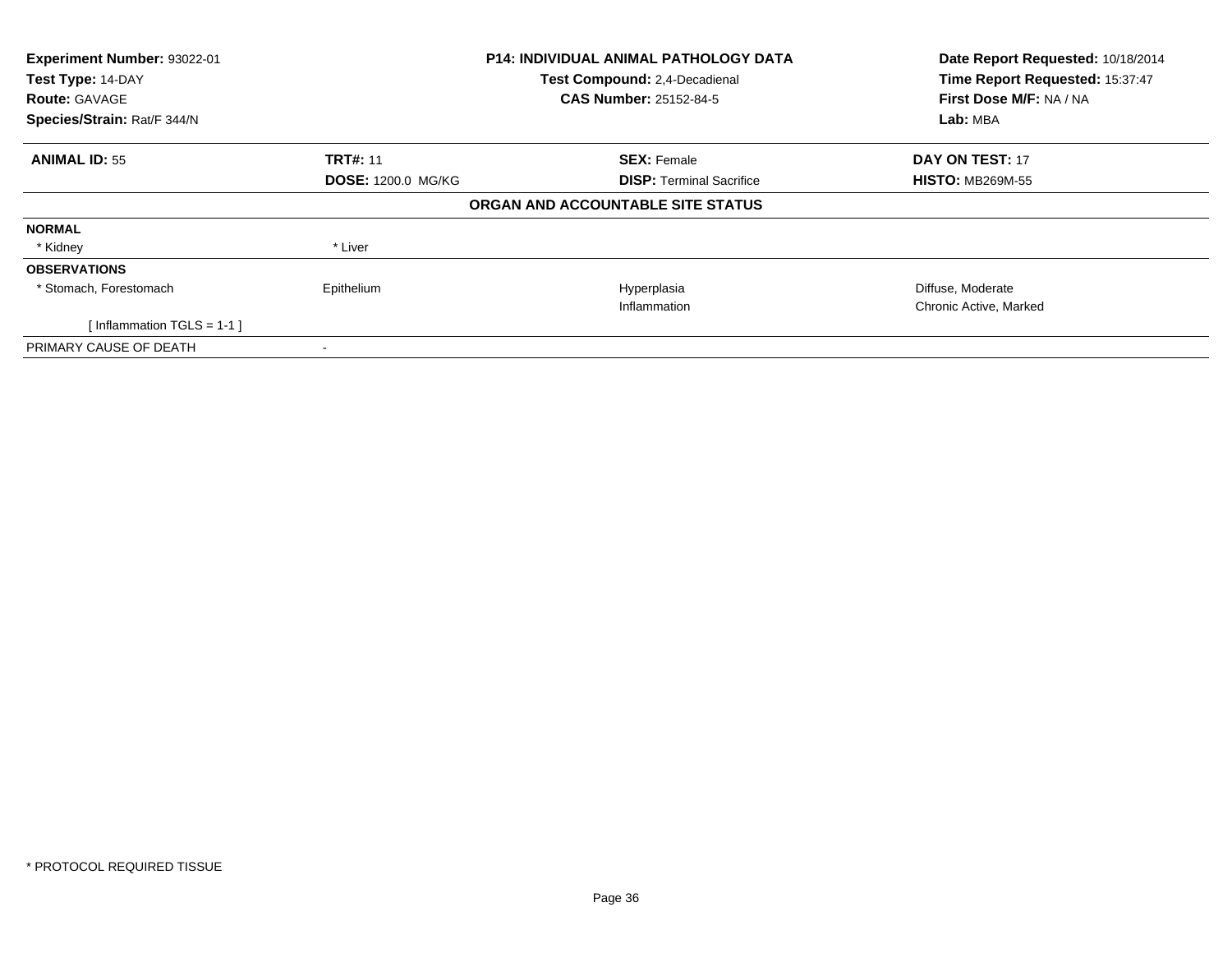| Experiment Number: 93022-01<br>Test Type: 14-DAY<br><b>Route: GAVAGE</b><br>Species/Strain: Rat/F 344/N | <b>P14: INDIVIDUAL ANIMAL PATHOLOGY DATA</b><br>Test Compound: 2,4-Decadienal<br><b>CAS Number: 25152-84-5</b> |                                   | Date Report Requested: 10/18/2014<br>Time Report Requested: 15:37:47<br>First Dose M/F: NA / NA<br>Lab: MBA |
|---------------------------------------------------------------------------------------------------------|----------------------------------------------------------------------------------------------------------------|-----------------------------------|-------------------------------------------------------------------------------------------------------------|
| <b>ANIMAL ID: 56</b>                                                                                    | <b>TRT#: 12</b>                                                                                                | <b>SEX: Female</b>                | <b>DAY ON TEST: 3</b>                                                                                       |
|                                                                                                         | <b>DOSE: 3600.0 MG/KG</b>                                                                                      | <b>DISP: Natural Death</b>        | <b>HISTO: MB269M-56</b>                                                                                     |
|                                                                                                         |                                                                                                                | ORGAN AND ACCOUNTABLE SITE STATUS |                                                                                                             |
| <b>NORMAL</b>                                                                                           |                                                                                                                |                                   |                                                                                                             |
| * Kidney                                                                                                | * Liver                                                                                                        |                                   |                                                                                                             |
| <b>OBSERVATIONS</b>                                                                                     |                                                                                                                |                                   |                                                                                                             |
| * Stomach, Forestomach                                                                                  |                                                                                                                | Ulcer                             | Acute, Diffuse, Marked                                                                                      |
| Thymus                                                                                                  |                                                                                                                | Hemorrhage                        | Mild                                                                                                        |
| [Hemorrhage TGLS = 1-3]                                                                                 |                                                                                                                |                                   |                                                                                                             |
| PRIMARY CAUSE OF DEATH                                                                                  | $\overline{\phantom{a}}$                                                                                       |                                   |                                                                                                             |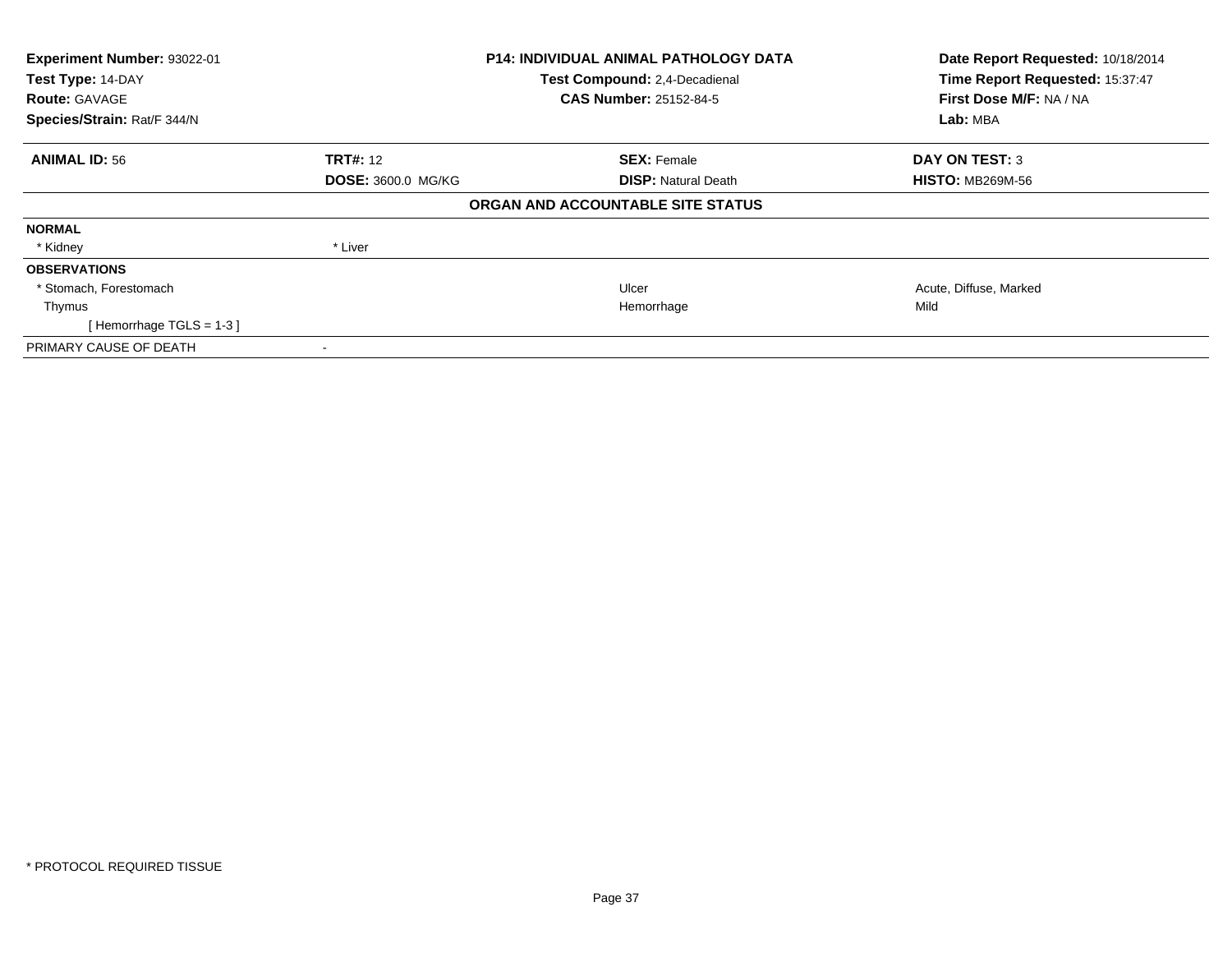| Experiment Number: 93022-01 |                           | <b>P14: INDIVIDUAL ANIMAL PATHOLOGY DATA</b> | Date Report Requested: 10/18/2014                          |
|-----------------------------|---------------------------|----------------------------------------------|------------------------------------------------------------|
| Test Type: 14-DAY           |                           | Test Compound: 2,4-Decadienal                | Time Report Requested: 15:37:47<br>First Dose M/F: NA / NA |
| <b>Route: GAVAGE</b>        |                           | <b>CAS Number: 25152-84-5</b>                |                                                            |
| Species/Strain: Rat/F 344/N |                           |                                              | Lab: MBA                                                   |
| <b>ANIMAL ID: 57</b>        | <b>TRT#:</b> 12           | <b>SEX: Female</b>                           | DAY ON TEST: 2                                             |
|                             | <b>DOSE: 3600.0 MG/KG</b> | <b>DISP: Natural Death</b>                   | <b>HISTO: MB269M-57</b>                                    |
|                             |                           | ORGAN AND ACCOUNTABLE SITE STATUS            |                                                            |
| <b>NORMAL</b>               |                           |                                              |                                                            |
| * Kidney                    | * Liver                   | * Skin                                       |                                                            |
| <b>OBSERVATIONS</b>         |                           |                                              |                                                            |
| * Skin                      |                           |                                              |                                                            |
| Note: TGL-1 NCL             |                           |                                              |                                                            |
| * Stomach, Forestomach      |                           | Ulcer                                        | Acute, Diffuse, Marked                                     |
| PRIMARY CAUSE OF DEATH      |                           |                                              |                                                            |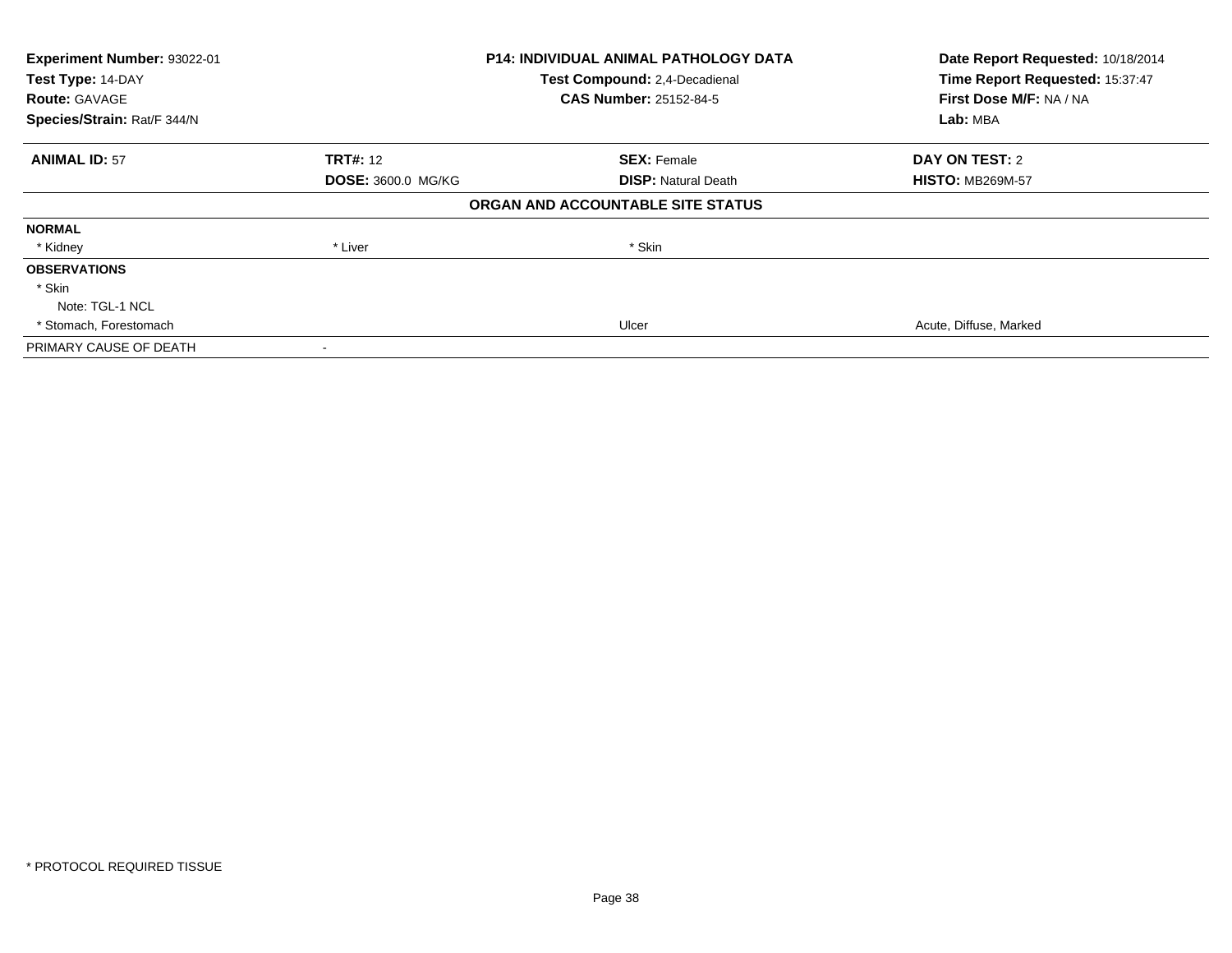| Experiment Number: 93022-01<br>Test Type: 14-DAY |                           | <b>P14: INDIVIDUAL ANIMAL PATHOLOGY DATA</b> | Date Report Requested: 10/18/2014<br>Time Report Requested: 15:37:47 |
|--------------------------------------------------|---------------------------|----------------------------------------------|----------------------------------------------------------------------|
|                                                  |                           | Test Compound: 2,4-Decadienal                |                                                                      |
| <b>Route: GAVAGE</b>                             |                           | <b>CAS Number: 25152-84-5</b>                | First Dose M/F: NA / NA                                              |
| Species/Strain: Rat/F 344/N                      |                           |                                              | Lab: MBA                                                             |
| <b>ANIMAL ID: 58</b>                             | <b>TRT#: 12</b>           | <b>SEX: Female</b>                           | DAY ON TEST: 2                                                       |
|                                                  | <b>DOSE: 3600.0 MG/KG</b> | <b>DISP:</b> Natural Death                   | <b>HISTO: MB269M-58</b>                                              |
|                                                  |                           | ORGAN AND ACCOUNTABLE SITE STATUS            |                                                                      |
| <b>NORMAL</b>                                    |                           |                                              |                                                                      |
| * Kidney                                         | * Liver                   | * Skin                                       |                                                                      |
| <b>OBSERVATIONS</b>                              |                           |                                              |                                                                      |
| * Skin                                           |                           |                                              |                                                                      |
| Note: TGL-1 NCL                                  |                           |                                              |                                                                      |
| * Stomach, Forestomach                           |                           | Ulcer                                        | Acute, Diffuse, Marked                                               |
| PRIMARY CAUSE OF DEATH                           |                           |                                              |                                                                      |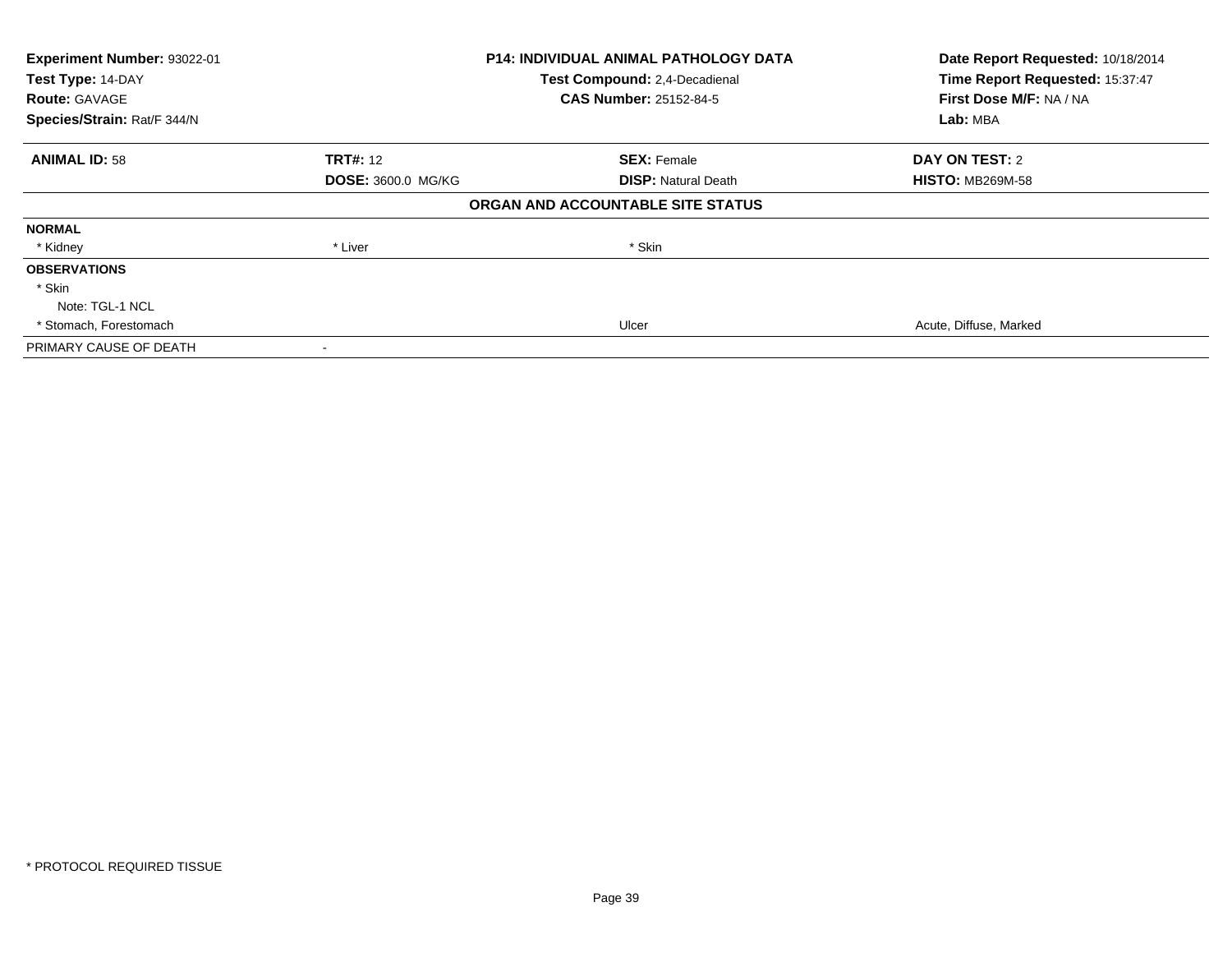| Experiment Number: 93022-01<br>Test Type: 14-DAY<br><b>Route: GAVAGE</b><br>Species/Strain: Rat/F 344/N |                           | <b>P14: INDIVIDUAL ANIMAL PATHOLOGY DATA</b><br>Test Compound: 2,4-Decadienal<br><b>CAS Number: 25152-84-5</b> | Date Report Requested: 10/18/2014<br>Time Report Requested: 15:37:47<br>First Dose M/F: NA / NA<br>Lab: MBA |
|---------------------------------------------------------------------------------------------------------|---------------------------|----------------------------------------------------------------------------------------------------------------|-------------------------------------------------------------------------------------------------------------|
| <b>ANIMAL ID: 59</b>                                                                                    | <b>TRT#: 12</b>           | <b>SEX: Female</b>                                                                                             | <b>DAY ON TEST: 3</b>                                                                                       |
|                                                                                                         | <b>DOSE: 3600.0 MG/KG</b> | <b>DISP: Natural Death</b>                                                                                     | <b>HISTO: MB269M-59</b>                                                                                     |
|                                                                                                         |                           | ORGAN AND ACCOUNTABLE SITE STATUS                                                                              |                                                                                                             |
| <b>NORMAL</b>                                                                                           |                           |                                                                                                                |                                                                                                             |
| * Liver                                                                                                 |                           |                                                                                                                |                                                                                                             |
| <b>AUTO PRECLUDES DIAG.</b>                                                                             |                           |                                                                                                                |                                                                                                             |
| * Kidney                                                                                                |                           |                                                                                                                |                                                                                                             |
| <b>OBSERVATIONS</b>                                                                                     |                           |                                                                                                                |                                                                                                             |
| * Stomach, Forestomach                                                                                  |                           | Ulcer                                                                                                          | Acute, Diffuse, Marked                                                                                      |
| Thymus                                                                                                  |                           | Hemorrhage                                                                                                     | Mild                                                                                                        |
| [Hemorrhage TGLS = $1-3$ ]                                                                              |                           |                                                                                                                |                                                                                                             |
| PRIMARY CAUSE OF DEATH                                                                                  |                           |                                                                                                                |                                                                                                             |